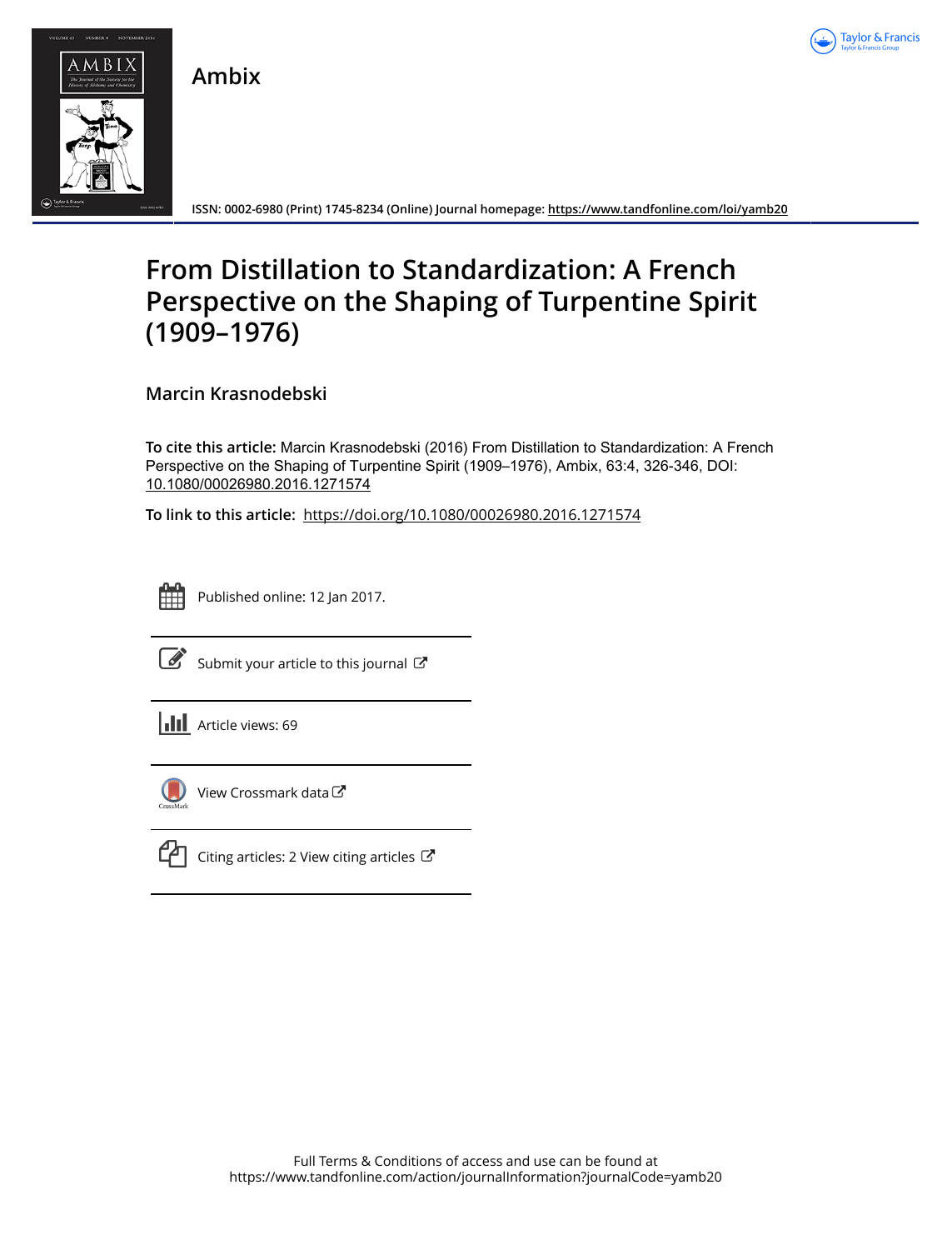# From Distillation to Standardization: A French Perspective on the Shaping of Turpentine Spirit (1909–1976)

MARCIN KRASNODEBSKI Université de Bordeaux, France

Turpentine is a complex substance of pine resin origin, widely used as a solvent in multiple industries. Attempts to define it, even when elaborated by scientists, have been marked by a whole range of extra-scientific market considerations. While the Pine Institute, a resin chemistry research centre in Bordeaux, succeeded in stabilizing the meaning of the word "turpentine" on the national level in France, its expertise was contested abroad. When the International Organization for Standardization (ISO) Committee 35 tried to establish a new international standard for turpentine, France was accused of protecting its industry by twisting scientific definitions for its own needs. The ISO members clashed over the relationship between trade standards and scientific definitions, at the same time highlighting the epistemological difficulties in constructing both categories.

## Introduction

What is turpentine? Most often it is identified as a paint solvent. Those with a background in industrial chemistry know that its applications are much wider and that turpentine has a variety of uses in chemical syntheses. Yet enumerating turpentine's many applications does not tell us anything about its nature. Chemists may try to invoke its resin origin and its major constituent – terpenes – but we soon realize that turpentine is not composed only of terpenes and that not all terpenes have the same properties. What orders our knowledge are neat trade standards clearly defining the properties that turpentine should possess, thus freeing us from the burden of trying to find its true "substance." The problem arises if a more curious inquirer, not satisfied with the empirical specifications he or she finds, attempts to go further and looks for a scientific definition of turpentine. Such a person would discover nothing but contradictions and imprecision, as the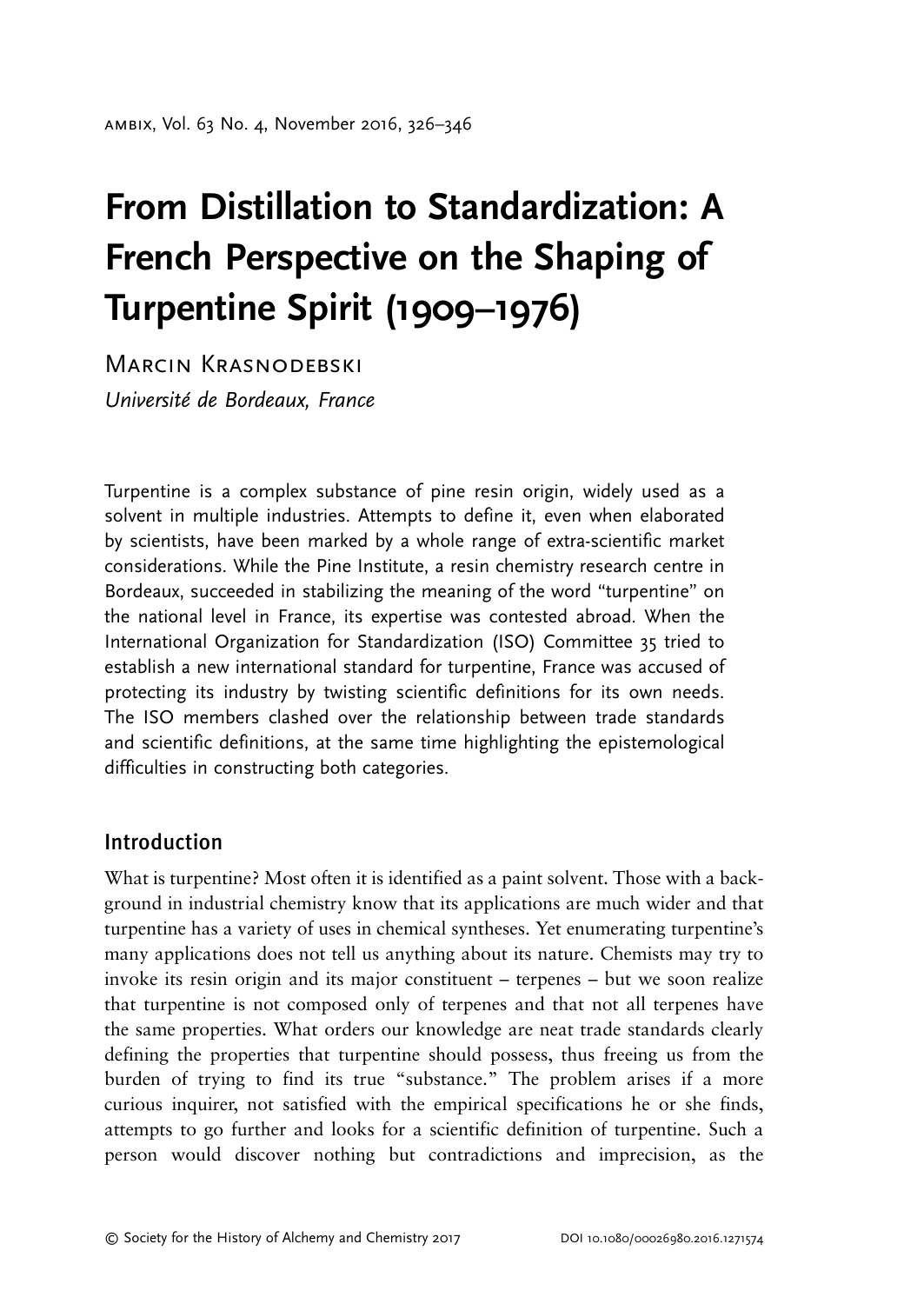understanding of the term "turpentine" has significantly changed over the last two centuries.

The twisted history of turpentine is not an isolated case. A wide range of commodities, such as oil, use ambiguous terminologies deeply rooted in the past. While the term "oil" was initially associated with olive oil (oleum in Latin), $\frac{1}{x}$  it became all-embracing in the twentieth century, extending to a variety of substances of vegetal, animal, or mineral origin, based on their physical properties. The process of renegotiating the meaning of natural objects and of incorporating them into the scientific framework has been extensively studied by scholars of the history of science and of culture. The works of Pamela Smith on artisanal knowledge<sup>2</sup> or on the notion of metals, $3$  as well as of Ursula Klein on the classification of materials before and after the Chemical Revolution<sup>4</sup> and on difficulties concerning the classification of botanical substances,<sup>5</sup> provide a larger framework for thinking about the evolution of the ways we understand commodities. In a similar spirit, Barbara Orland describes the "discovery" of milk by chemists at the end of the eighteenth century as the process of "reshaping a bodily substance into a chemical object."<sup>6</sup>

At first glance, turpentine was reshaped in the same way; a poorly defined forest secretion became "dissected" and carefully analyzed by great chemists such as Jacob Berzelius, Louis Jacques Thénard, Jean-Baptiste Dumas, and Henri Sainte-Claire Deville.<sup>7</sup> From turpentine, August Kekulé isolated hydrocarbons that he named "terpenes" after their mother substance.8 And yet, in spite of it having been studied by all these great minds, when in the 1950s the International Standardization Organization attempted to produce trade standards for turpentine spirit, scientists could not even agree on the most basic element of the definition: where does turpentine come from? How can we explain this, considering the amount of data accumulated since the beginning of the nineteenth century on this curious substance?

We can find some hints by studying the history of other complex botanical substances, such as rubber or resin. The complexity of the terminology at the boundary of botany and chemistry has been extensively studied by Jean Langenheim in her

<sup>&</sup>lt;sup>1</sup> Maguelonne Toussaint-Samat, A History of Food (Oxford: John Wiley & Sons, 2009), 187.

<sup>&</sup>lt;sup>2</sup> Pamela H. Smith, "Making as Knowing: Craft as Natural Philosophy," in Ways of Making and Knowing: The Material Culture of Empirical Knowledge, ed. Pamela H. Smith, Amy Meyers, and Harold J. Cook (Ann Arbor, MI: University of Michigan Press, 2014).

<sup>&</sup>lt;sup>3</sup> For example, Pamela H. Smith, "The Matter of Ideas in the Working of Metals in Early Modern Europe," in The Matter of Art: Materials, Practices, Cultural Logics, c. 1250–1750, ed. Christy Anderson, Anne Dunlop, and Pamela H. Smith (Manchester: Manchester University Press, 2014).

<sup>4</sup> Ursula Klein and Wolfgang Lefèvre, Materials in Eighteenth-Century Science: A Historical Ontology (Cambridge, MA: MIT Press, 2007).

<sup>5</sup> Ursula Klein, "Contexts and Limits of Lavoisier's Analytical Plant Chemistry: Plant Materials and their Classification," Ambix 52 (2005): 107–57.

<sup>&</sup>lt;sup>6</sup> Barbara Orland, "Enlightened Milk: Reshaping a Bodily Substance into a Chemical Object," in Materials and Expertise in Early Modern Europe. Between Market and Laboratory, ed. Ursula Klein and E. C. Spary (Chicago, IL: University of Chicago Press, 2010), 163.

<sup>7</sup> Paul Dessort, "Du pin maritime et de ses produits" (Ph.D. dissertation, Ecole Supérieure de Pharmacie de Paris, 1869), 24.

<sup>&</sup>lt;sup>8</sup> Rodney Croteau, "The Discovery of Terpenes," in Discoveries in Plant Biology: Vol. 1, ed. Shain-dow Kung and Shang-Fa Yang (London: World Scientific Publishing, 1998), 321–43.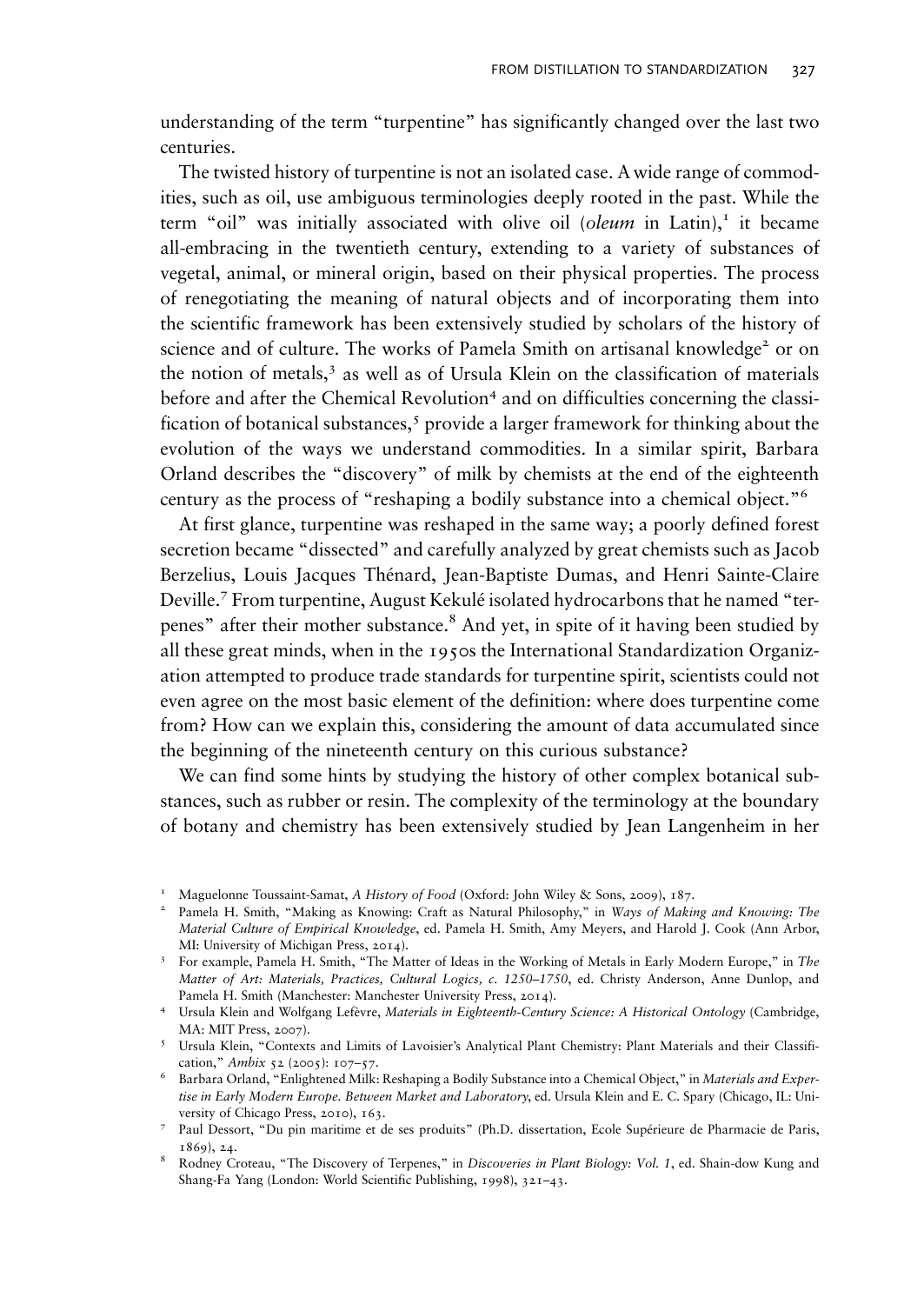work on resins.<sup>9</sup> We know today that the frontiers of the concept of resin are far from rigid. For example, while older conceptualizations treated gums and latex as subtypes of resin,<sup>10</sup> today they are considered distinct materials.<sup>11</sup> Botanical categories that insisted on broad similarities between different secretions gave way to chemistry and molecular biology, which are interested in the composition of the material. But this trend is far from uniform. The father of resin chemistry, Alexander Tschirch, defined resins at the beginning of the previous century by their physical properties, explaining that they are "neither fat, neither oily nor elastic" but resistant when touched, "strongly internally coherent," insoluble in water, and soluble in alcohols.<sup>12</sup> These criteria apply not only to vegetal resins but also to animal (shellac) and of course synthetic ones. In a broad sense, the definition of resins extending to these synthetic materials remains empirical and has not changed over the last one hundred years.

The same logic applies to rubber. What is rubber? Let us have a look at the contemporary trade standards. International Organization for Standardization (ISO) Standard 1382:2012 offers two major definitions. It is either a "family of polymeric materials which are flexible and elastic" or a "natural or synthetic elastic polymer (elastomer) which forms the basis of the compound used in many rubber products." What was once a substance explicitly associated with the secretions of some South American trees<sup>13</sup> is now defined as a "kind" of material having specific physical properties, while its exact composition (chemistry) and origin (botany) are unimportant. To put it bluntly, rubber is what the industry considers to be rubber for practical uses.

Within this terminological evolution, national and international standardization organisms play a crucial role in ordering our knowledge and defining complex chemical objects. For Lawrence Busch, standards are "recipes for reality." They can shape our perception of things around us.<sup>14</sup> The problem is that the standards are always a result of multifaceted historical processes deeply rooted in local contexts. Each attempt at standardization involves disregarding soft social and cultural factors in order to construct universal justifications.<sup>15</sup> To achieve this goal, standards rely on scientific expertise providing "objective" categories. And yet, as Lara Huber puts it, standards are "both prerequisites for scientific practice and outcomes of scientific expertise." In other words, there is a two-way relationship

<sup>9</sup> Jean Langenheim, Plant Resins: Chemistry, Evolution, Ecology and Ethnobotany (Portland, OR: Timber Press, 2003).

<sup>&</sup>lt;sup>10</sup> René Lombard, Produits résineux, gemmes, colophanes & dérivés (Paris: Dunod, 1946), 3.

<sup>&</sup>lt;sup>11</sup> Langenheim, Plant Resins, 24.

<sup>&</sup>lt;sup>12</sup> Alexander Tschirch, "Résines, Baumes, Caouthouc et Guttapercha," Bulletin de l'Institut du Pin 28 (1926): 190.

<sup>&</sup>lt;sup>13</sup> John Tully, *The Devil's Milk: A Social History of Rubber* (New York: NYU Press, 2011).

<sup>&</sup>lt;sup>14</sup> Lawrence Busch, Standards: Recipes for Reality (Cambridge, MA: MIT Press, 2011).

<sup>&</sup>lt;sup>15</sup> The question of universal justifications and of the authority of scientists and engineers was widely studied in the works on standardization of measurement. See in particular Graeme Gooday, The Morals of Measurement: Accuracy, Irony, and Trust in Late Victorian Electrical Practice (Cambridge: Cambridge University Press, 2004); Simon Schaffer, "Late Victorian Metrology and its Instrumentation: A Manufactory of Ohms," in The Science Studies Reader, ed. Mario Biagioli (London: Routledge, 1999), 457–78.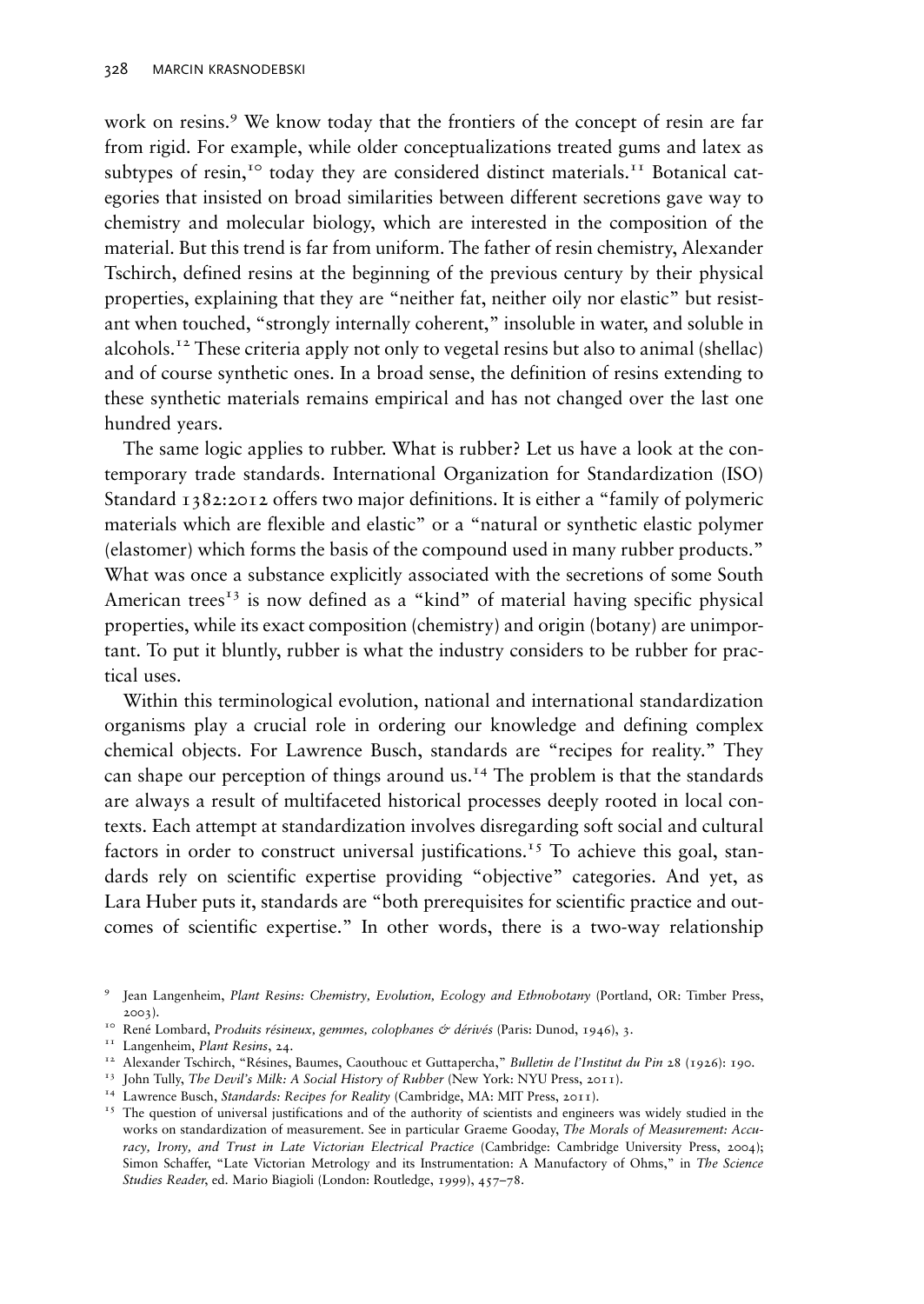between standards and science. This is problematic, since many scholars have observed that social shaping of standards is, by definition, a process where a whole range of interests comes into play, with science being just one of many factors.<sup>16</sup> As a consequence, the borders between scientific definitions, products of laboratory work, and trade standards, made in standardization committees, become blurred at best.

The goal of this paper is to address the relationship between scientific expertise and standardization of complex chemical substances. I argue that the process of renegotiating the definitions of commodities, and of incorporating them into the categories of modernity, did not end in the nineteenth century but remains an ongoing phenomenon. However, the task of shaping their understanding is no longer confined to curiosity-driven scientists but to standardization committees, whose motivations are explicitly contingent on industrial and economic factors. I argue at the same time that complex chemical substances such as turpentine are simply impossible to define without putting them into a broader framework, since they are themselves social artefacts, impregnated with cultural practices. My case study demonstrates that the question of chemical identity, origin, and practical applications all intervene in the process of standardization. Finally, the article is intended to fill a gap in the history of commodities that seems to have neglected turpentine.

The case study follows the French perspective on the history of the standardization of turpentine, a seemingly uncontroversial object, in order to show how local terminology became nationally "incontestable," and how its objectivity was put into question when confronted with the international trade environment. I present two major acts in turpentine's history. First, I show how turpentine laws emerged in France and the United States before World War II in two distinct industrial environments, and how the categories used in the two industries affected national legislation. In the second part, I analyze the conflict that arose between France and other countries inside the ISO committee 35 over the definition of turpentine spirit.

### Standardization of turpentine before World War II

#### Early developments

We can find one of the first attempts to define turpentine in a scientific way in Diderot's Encyclopédie, which explains that turpentine is a special type of resin coming from certain trees. It enumerates five types of turpentine (térébenthine). The most expensive ones are  $Chi^7$  and Persian turpentines, which are secreted by Pistacia terebinthus, a species of Pistacia widely known as terebinth or turpentine tree. In antiquity, it was this tree that gave name to turpentine in the first place, and,

<sup>&</sup>lt;sup>16</sup> Tineke Egyedi, Shaping Standardization: A Study of Standards Processes and Standards Policies in the Field of Telematic Services (Delft: Delft University Press, 1996).

<sup>&</sup>lt;sup>17</sup> The name coming from the Greek island Chios.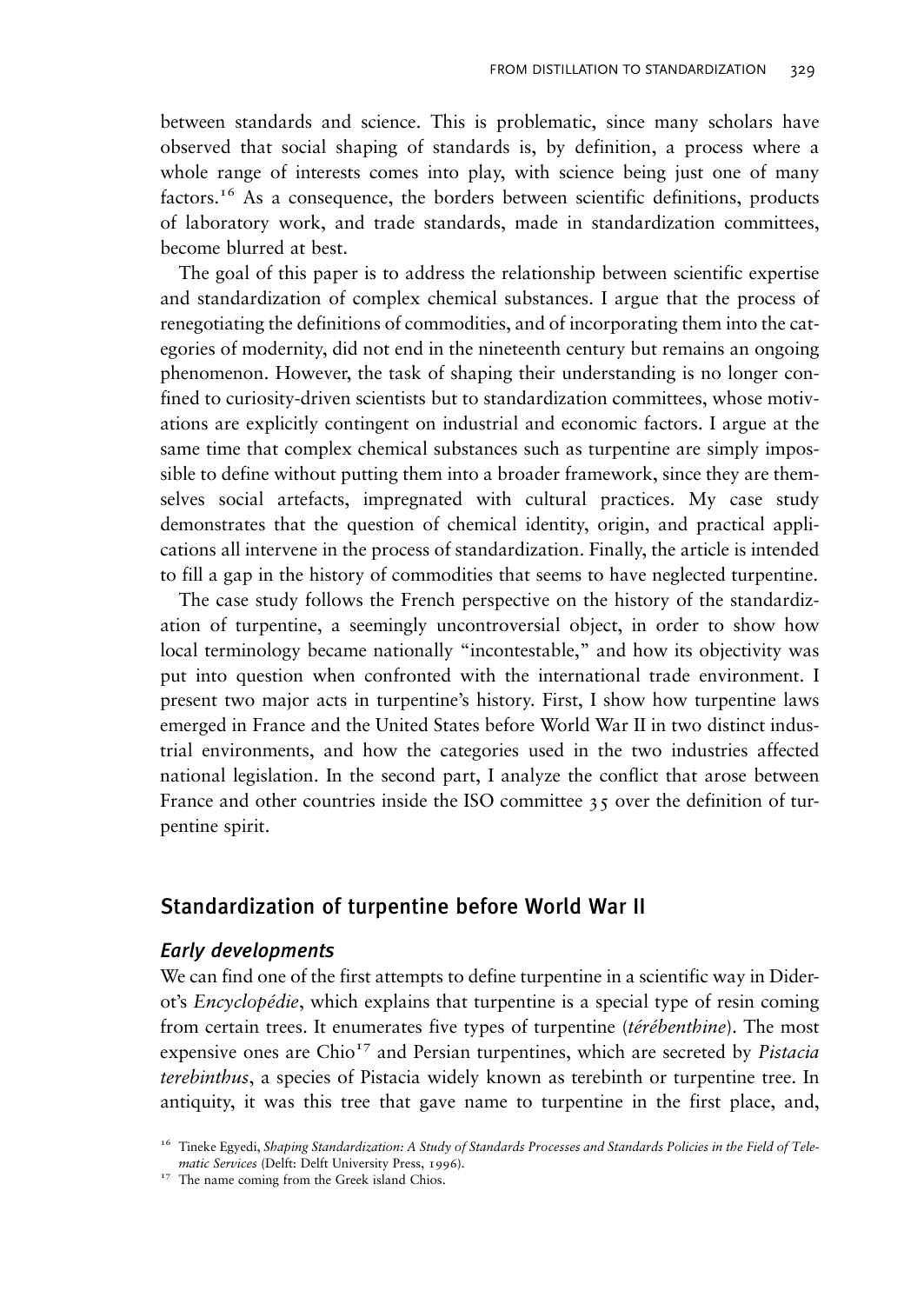according to eighteenth-century scholars, it remains the source of the highest quality turpentines. Other types of turpentine include Venice turpentine, secreted by a species of larches in the Apennines; Strasbourg turpentine, from the silver firs of Alsace; and, finally, common turpentine, of lowest quality, produced from pines.

Interestingly, in the largest French pine forest, in the departments of Landes near Bordeaux in Aquitaine, the vocabulary slightly differed. The term "térébenthine" did not apply to raw resin extracted from pine trees, but to a volatile liquid appearing in the pine resins in a heat treatment process. One of the ways to obtain térébenthine involved pouring raw resin into huge, shallow, open boxes and then placing them in the sun. Under the influence of solar heat, a clear division became noticeable between the solid part on the bottom, galipot, and the liquid "sun turpentine," or térébenthine de soleil, on the surface.<sup>18</sup> This térébenthine quickly found its uses as a solvent in varnishes, paints, and sealing waxes. Its remarkable properties encouraged turpentine farmers and local artisans to discover new production processes, and the inhabitants of Landes quickly learned to heat pine resin in cauldrons to obtain syrup that was richer in "essence" than sun *térébenthine*. In 1709 the Bordeaux chamber of commerce defined the "*esprit de térébenthine*" as a result of distillation of pine gum resin in an alembic, and by 1749 one could buy in Aquitaine a set of tools necessary for the proper distillation of turpentine oil (huile de térébenthine).

While considered marginal by the authors of the *Encyclopédie*, the perception of pines as a turpentine source changed drastically in the nineteenth century. The constantly growing demand for resinous products, known in Anglo-Saxon countries under the term "naval stores" because of their traditional maritime uses, encouraged the use of lower-quality but cheaper resins. The vast pine forests in southern regions of the United States became a major source of turpentine for the entire world, with Germany and the United Kingdom being the largest consumers. France profited from this trend, and resin became an important source of wealth in Aquitaine. The surface area of the Landes forest covered by pines grew ninefold, from 100,000 ha at the end of the eighteenth century to 900,000 ha at the beginning of the twentieth century.<sup>19</sup> By this time, the United States and France became the most important resin producers in the world, outclassing all the competition in terms of production and scientific expertise.

The French forest, largely artificial, was more similar to a factory than to a monument of nature. It was crowded with forest workers, *résiniers*, and their workshops, where they produced two substances by distillation of resin: *essence de térébenthine*, a volatile liquid used as a solvent for paints and varnishes, and *colophane* (rosin), a solid substance of lesser value having a variety of applications. From the technical point of view, the whole fabrication process was relatively simple. The pines had

<sup>&</sup>lt;sup>18</sup> Robert Aufan and François Thierry, Histoire des produits résineux landais (Arcachon: Société Historique et Archéologique d'Arcachon et du Pays de Buch, 1990), 14.

<sup>&</sup>lt;sup>19</sup> Jean Guinaudeau, La Forêt Landaise (Bordeaux: Station de Recherches Forestières de Bordeaux, 1968), 3.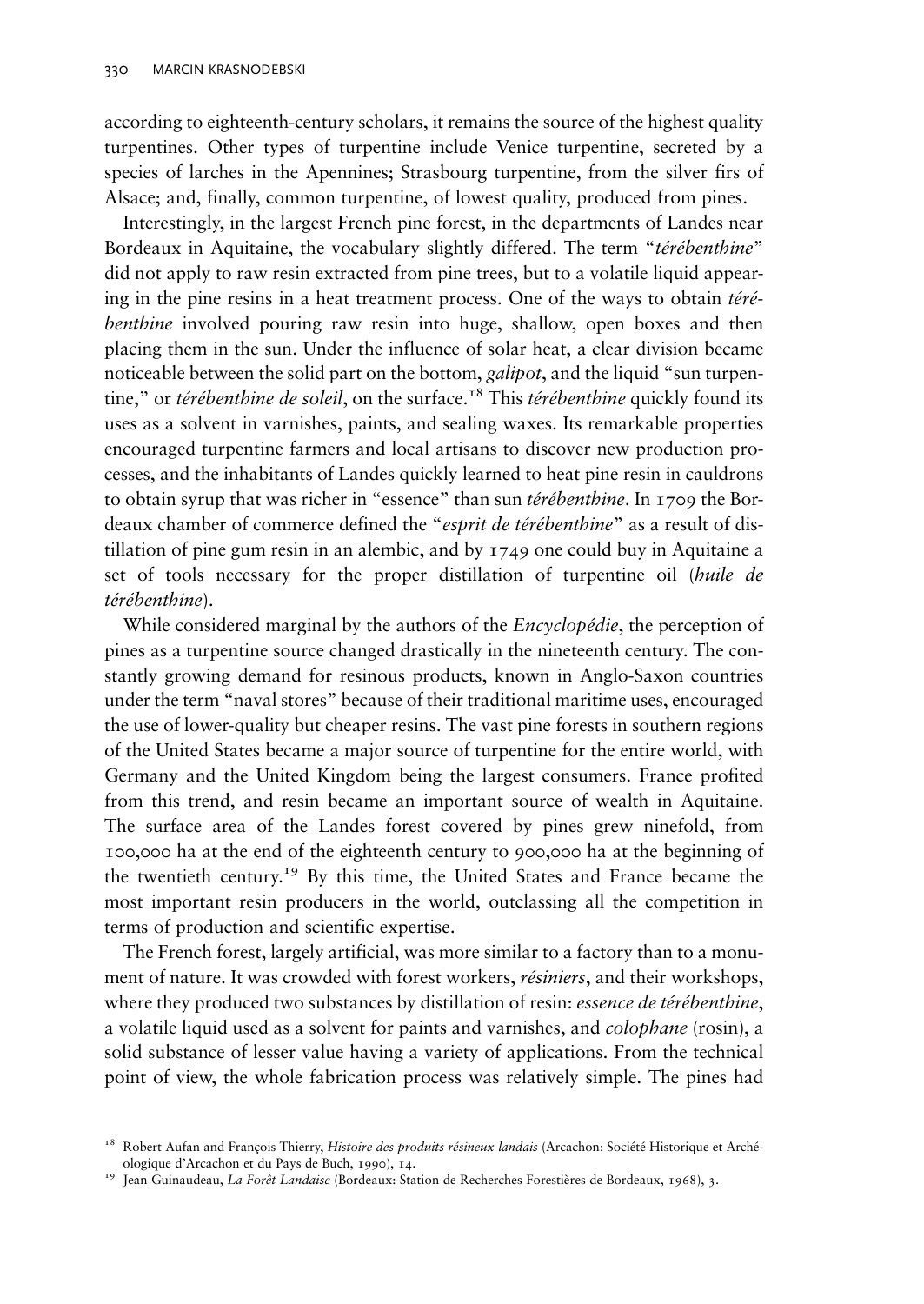to be tapped regularly (the wound had to be renewed to stimulate resin secretion), and the resin was collected into small terracotta pots. Then it was filtered and cleared to become, according to the local terminology, *térébenthine*: a resin free from water and other impurities. Later, in various types of distillation, térébenthine was heated and the *essence de térébenthine* was extracted, leaving the rosin residue. Interestingly, while in French there was a clear differentiation between the meaning of the terms térébenthine and essence de térébenthine, in English the two terms, turpentine and turpentine spirits, were used almost interchangeably.

In 1899, the Laboratoire de chimie appliquée à l'industrie des résines was established in Bordeaux under the direction of Maurice Vèzes (1864–1935), professor of mineral chemistry at Bordeaux's Faculté des Sciences and a graduate of the prestigious Ecole Normale Supérieure in Paris.<sup>20</sup> Although the Laboratoire was housed in the Faculty buildings, it was financed by the resin industry and local communities who sought to improve the prices of resinous products and protect the local economy against the rise of petroleum derivatives. The laboratory's profile was unusual, but it fit other similar initiatives in Bordeaux in this period. Ulysses Gayon (1840–1929), the godfather and friend of M. Vèzes in the Academy of Letters and Sciences, was one of the leaders of the industrial orientation of the Faculty of Sciences of Bordeaux. In the 1880s he opened the Agronomic and Oenological Station of Bordeaux to provide scientific services to the wine industry and the School of Chemistry Applied to Industry and Agriculture.<sup>21</sup> Both institutions were mentioned by Vèzes as an inspiration for his own resin laboratory.<sup>22</sup>

The resin laboratory collected and studied a variety of resins from different pines. Thanks to its work, multiple new industrial applications were developed (e.g. synthetic camphor synthesis or road coatings emulsions). However, one of its most important contributions was a deepened analysis of the composition of essence de térébenthine. The laboratory's chemists succeeded in developing simple methods and procedures to differentiate turpentine spirits of different origins and to detect adulterants, which allowed for much more precise quality control.<sup>23</sup> The nature of frauds had evolved over the ages, but around 1900 the most common ones consisted of adding water or white spirit (low-quality, oil-based solvent) to essence de térébenthine, or distilling térébenthine in an improper way, such that the *essence* had too much resinic acid. Nonetheless, for countering frauds, establishing quality control was not sufficient. What was necessary was establishing thresholds that a proper essence de térébenthine should satisfy. In other words, what was needed was standardization.

<sup>&</sup>lt;sup>20</sup> Maurice Vèzes, Rapport du fonctionnement du Laboratoire de chimie appliquée à l'industrie des résines pendant l'année universitaire 1901–1902 (Bordeaux: Imprimerie G. Gounouilhou, 1903), 1.

<sup>&</sup>lt;sup>21</sup> Harry Paul, From Knowledge to Power: The Rise of the Science Empire in France, 1860–1939 (Cambridge: Cambridge University Press, 2003), 196.

<sup>&</sup>lt;sup>22</sup> Vèzes, Rapport du fonctionnement du Laboratoire de chimie, 3.

<sup>&</sup>lt;sup>23</sup> List of publications of Maurice Vèzes, Bulletin de l'Institut du Pin, 2 (1935): 32.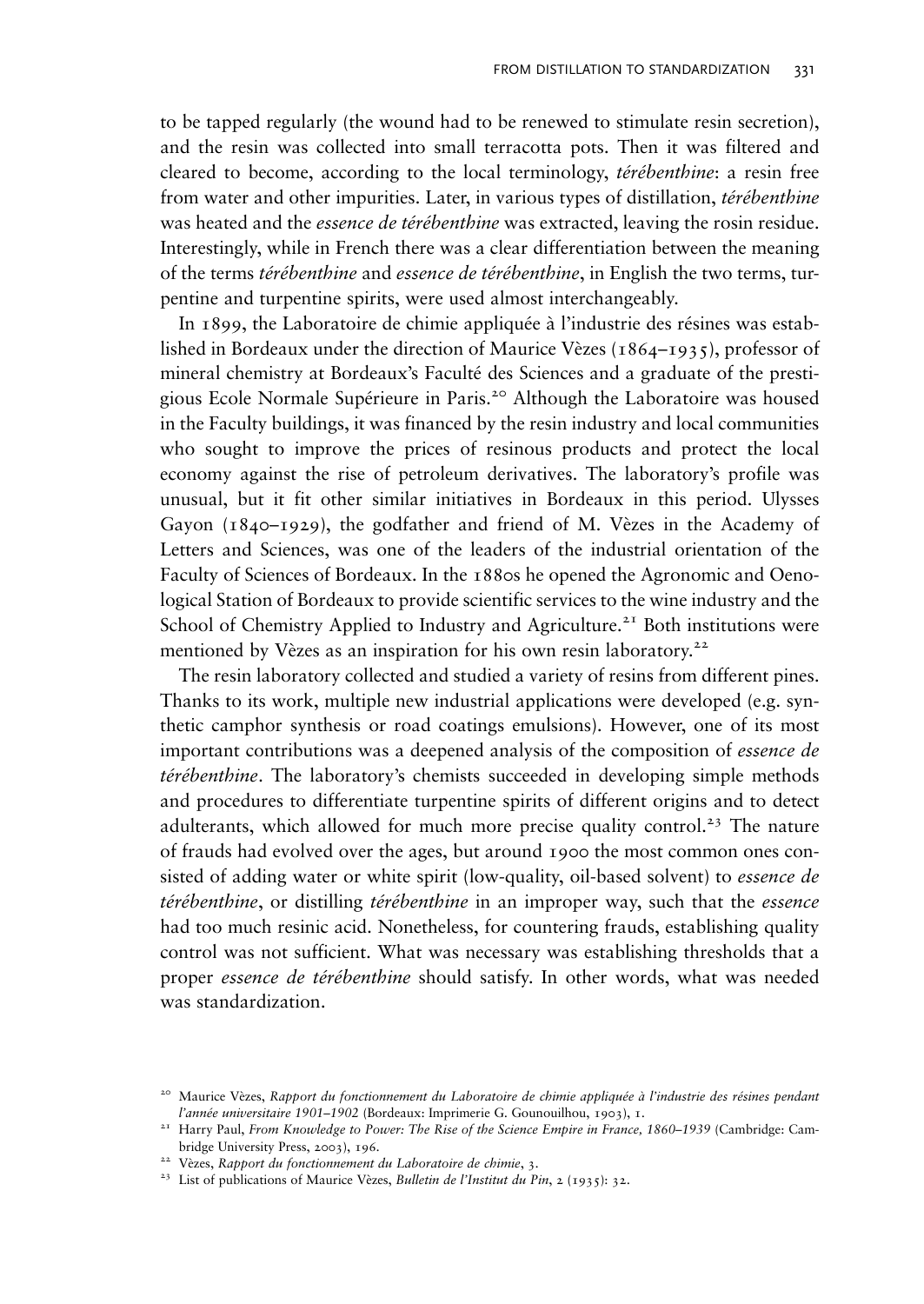In 1909, during a Congress of Fraud Repression Service in Paris, Maurice Vèzes formulated the first rudimentary scientific definition of essence de térébenthine applicable to commerce. The definition insisted on the necessity of distilling resin with water or steam without overheating, and it proposed a few general parameters to identify adulteration with white spirit.<sup>24</sup> At the time, it was known that pine resins were made of poorly known resinic acids and of terpenes. The main terpenes in essence de térébenthine were α- and β-pinenes in the case of the most popular pine species (maritime pines in Aquitaine, longleaf and slash pines in the USA). However, other terpenes, such as limonene or sesquiterpenes, were also identified, and the proportions of  $\alpha$ - and  $\beta$ -pinene varied significantly between different pines. What is crucial is that the distillation of pine resins never gave "pure" terpenes. A certain quantity of resinic acids and other impurities was always present in essence de térébenthine, depending on the quality of distillation and of the purification of the resin before the distillation. In this sense, every attempt to define essence de térébenthine involved establishing an arbitrary boundary between a properly distilled substance and an "impure" one.

Ironically, the definition from 1909 was quickly judged inapplicable by the laboratory scientists themselves. On the one hand, this definition ignored the fact that turpentine was still fabricated in many workshops " $\hat{a}$  cru" in primitive direct distillation apparatus (as a consequence, it was distilled in an uneven way); on the other hand, it proscribed the use of new distillation methods that did not involve steam or water.<sup>25</sup> The definition thus had to adapt to the requirements of local industries that were both the least and the most innovative.

While the definition proposed by Vèzes was not legally binding as such, the French Service of Fraud Repression was already asking Vèzes's laboratory to detect frauds in resinous products in 1908.<sup>26</sup> In practice, this meant that the laboratory had the unique capacity to define what essence de térébenthine was in France. The laboratory's chemists, strongly linked to the local industry, acquired the power to impose their own ideas about this product on the national level. The specialists at the laboratory in Bordeaux knew traditional practices from the local markets, and the main goal of the laboratory was to provide analytical services and support to local merchants and producers, thus following trade definitions predating scientific analysis. Although the local communities developed certain trade and business practices that could be legitimately sanctioned without contestation, problems appeared with the imported products of different origin.<sup>27</sup> What were they to do with solvents sold as *essence de térébenthine* but fabricated with methods that were not used in the region and from different pines (not to mention even from different coniferous

<sup>24</sup> "Rapport de la Commission désignée par la société des experts chimistes pour étudier la question de l'essence de térébenthine," Bulletin de l'Institut du Pin 1 (1924), unpaginated.

<sup>&</sup>lt;sup>25</sup> "Rapport de la Commission."

<sup>&</sup>lt;sup>26</sup> Roger Bentejac, Historique de l'Institut du Pin et de ses activités dans le domaine de chimie (1996), 2, Pine Institute Archives.

<sup>&</sup>lt;sup>27</sup> Marcelle Barraud, "Défense de l'Essence de Térébenthine contre la Fraude et les succédanés étrangers," Bulletin de l'Institut du Pin 7 (1930): 71–73.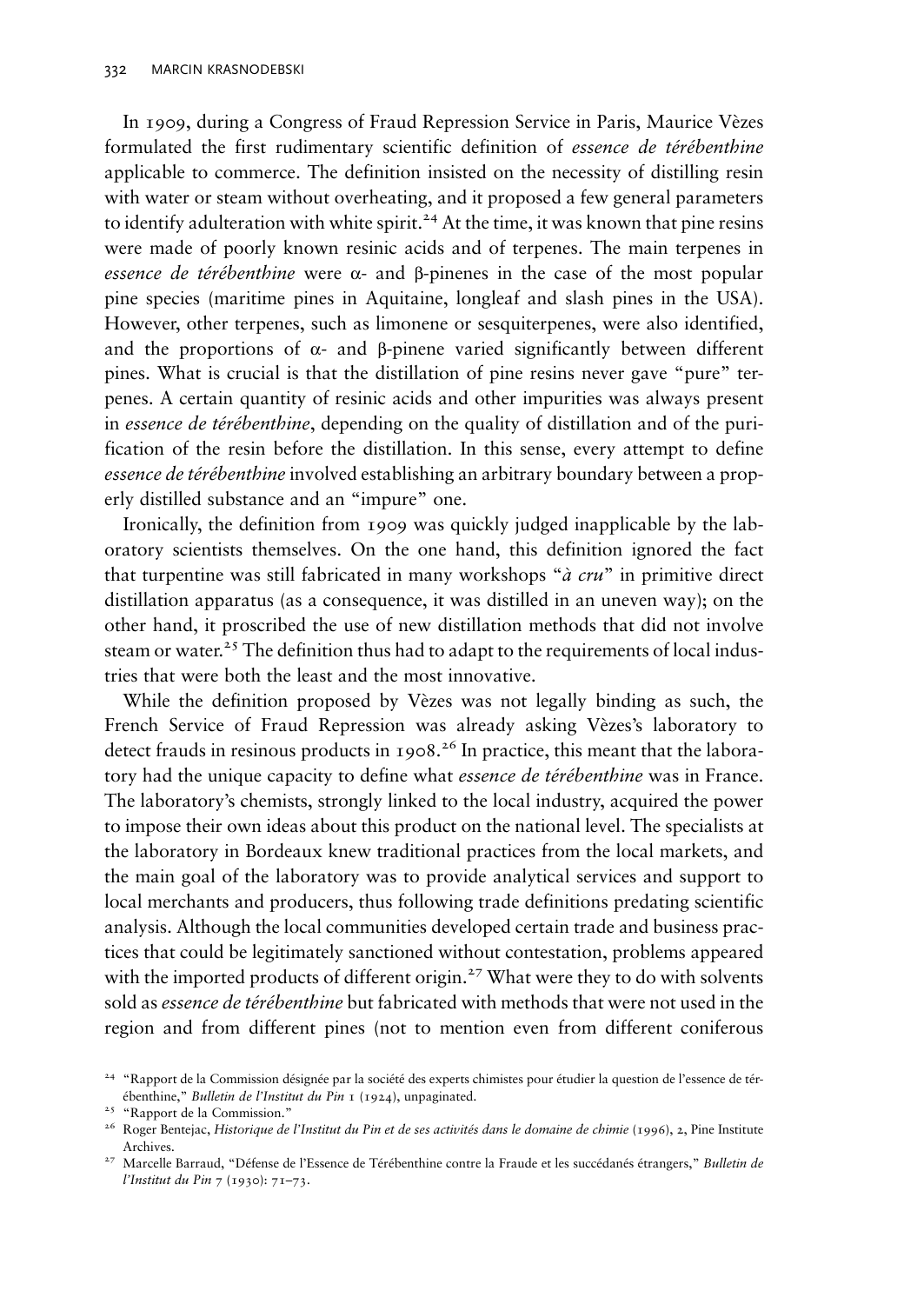trees)? One could, for example, obtain solvents similar in properties to essence de térébenthine, not by distilling resin extracted from trees but by distilling resins directly from the pine wood itself in a more complex industrial process involving high-pressure steam treatment of pine trunks. The French answer was to use the authority of science to prove that all these substances were simply different products and that, scientifically speaking, they were not essence de térébenthine at all.

#### French law on resinous products

In 1924, during the French National Congress of Industrial Chemistry, Georges Dupont, the director of the newly established Pine Institute that had absorbed the laboratory of resin chemistry, proposed a new set of scientific definitions to describe resinous products in a much more precise way.<sup>28</sup> The Pine Institute, similarly to the resin laboratory, was almost entirely funded by local communities, turpentine farmers, and resin industrials investing in science in hope for immediate returns that would help them to confront economic difficulties. Its definitions were the result of many years of scientific research by resin laboratory chemists and of interactions with the most important resin-producing companies from the Landes forest.<sup>29</sup> Thanks to this shared expertise, Dupont's turpentine standards rapidly gained widespread approval in the region. However, they had to wait until 1931, the middle of the most severe crisis to affect the resin industry in Aquitaine, to become not only scientifically but also legally binding. On 30 December 1931, a new law on "the repression of frauds in the commerce of essence de térébenthine and resinous products"<sup>30</sup> was issued, followed in the next year by a decree and a ministerial circular defining precisely what was hiding behind the term "*essence* de térébenthine." Both regulations simply reproduced the results and definitions that had been elaborated by the Pine Institute throughout the 1920s. The law abolished

using the name *essence de térébenthine* and every other expression with the word térébenthine, as well as combinations, derivatives, or imitations of this word to designate any product not coming directly and exclusively from distillation, at a temperature below 180 degrees, of oleoresin juices obtained by tapping a variety of different living pines which are cultivated according to loyal and constant custom to produce essence de térébenthine.

The subsequent decree added:

Essence de térébenthine is a colourless liquid whose density is never less than 0.860 at the temperature of  $15^{\circ}$ C; it is made of terpenes; it begins boiling ... at a temperature above

<sup>29</sup> The market for turpentine products was diversifying over this period. Turpentine spirit was still predominantly used as a solvent in the production of paints and varnishes, but new uses, such as camphor synthesis, fuels, perfumes, and even insecticides, became more and more important in the region.

<sup>&</sup>lt;sup>28</sup> Georges Dupont, "Le pin maritime et les industries dérivées," Bulletin de l'Institut du Pin 1 (1924), unpaginated.

<sup>&</sup>lt;sup>30</sup> "Loi sur la répression des fraudes dans le commerce de l'Essence de térébenthine et des Produits résineux," Bulletin de l'Institut du Pin 35 (1932): 251.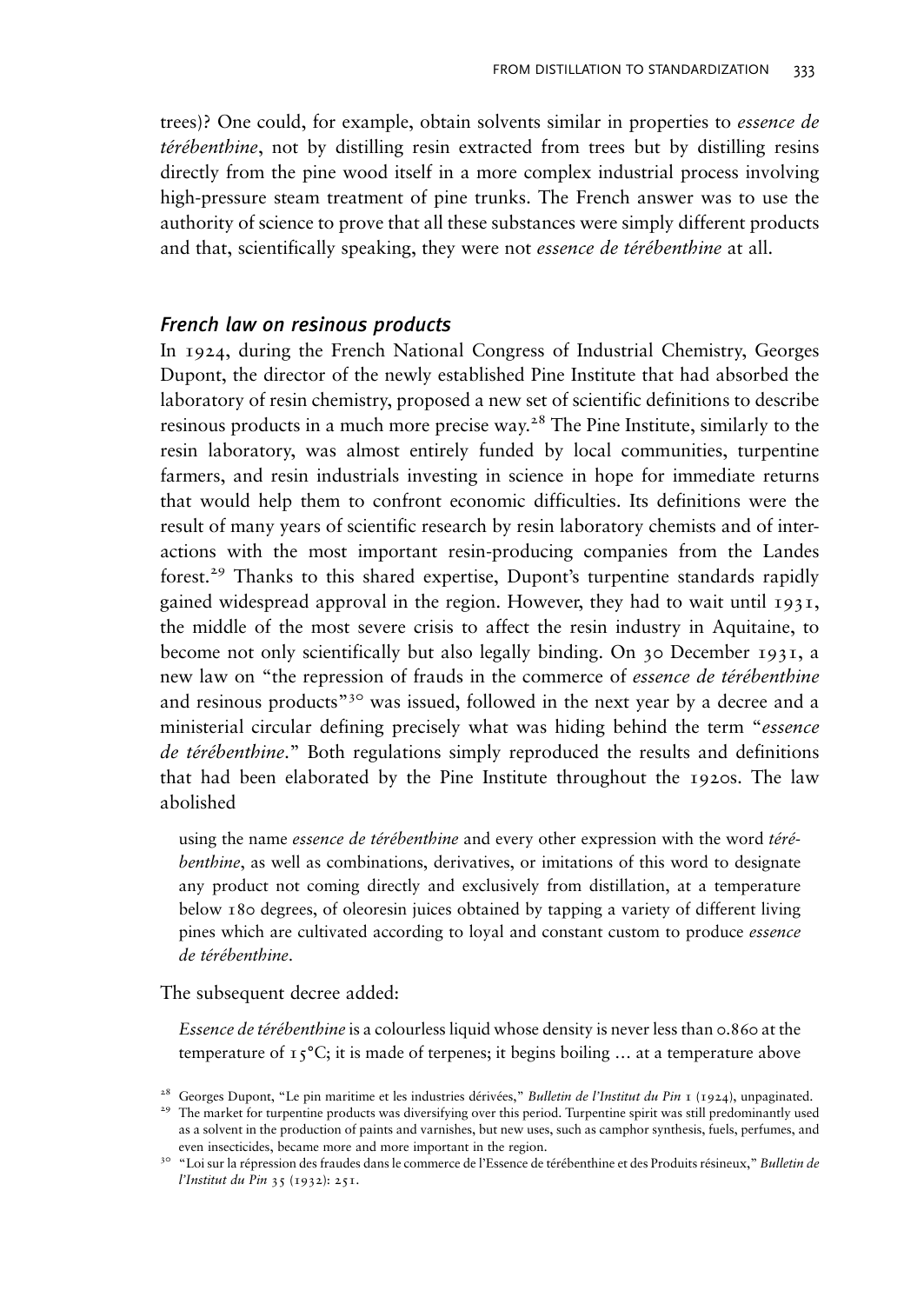152°C and during the distillation has to lose at least 90% of its weight before reaching the temperature of  $170^{\circ}C.^{31}$ 

We see here numerous interesting elements. The law on resinous products proscribed in practice the use of the term "turpentine" and any of its variants for products that did not contain *essence de térébenthine* as defined by the law. In other words, one could not sell, for example, merchandise called "turpentine oil" unless it satisfied the same criteria as essence de térébenthine. What is even more troubling is that the term "essence de térébenthine" was divorced from its etymological origin, as according to the law it should be distilled from oleoresin, not from tér*ébenthine*. As such, the term "*térébenthine*" became an empty shell, legally meaningless. An administrative circular published in 1932 allowed for an exceptional use of the term "*térébenthine*" in traditional contexts enumerated in the *Encyclo*pédie; however, their market was very small.<sup>32</sup> This created an interesting paradox. The very word "turpentine" came from Pistacia terebinthus, the source of Chio turpentine. But in the 1930s, Chio turpentine ended up on the list of exceptional uses.

Another interesting aspect was that essence de térébenthine could be produced from trees that "according to loyal and constant custom" normally produced essence de térébenthine. This reasoning was obviously circular and had clearly protectionist aspirations. In France, only pine trees from the region of Bordeaux satisfied this criterion.

However, the most important measure adopted by the law concerned the terminology used to describe other substances that were similar to turpentine spirit but could not use the name térébenthine.<sup>33</sup> First was essence de pin (pine spirit), which, according to the law, was distilled either from pine wood (not resin!) or obtained from any process other than traditional pine resin distillation, for instance in paper mills. Its quality thresholds were also lower than for essence de téré*benthine*: its boiling point should be at  $150^{\circ}$ C, and at least eighty-five per cent of its weight should be distilled below 190°C. The second category was essence de bois (wood spirit), which could originate from any coniferous wood (no matter the extraction method) and should "give" eighty per cent of its weight between 80°C and 200°C.

We see here a double classification, that depended on both the origin of the substance and its properties. This means that even if a spirit obtained from pine wood satisfied the threshold fixed for the normal *essence de térébenthine*, it could not use this label. In other words, the names essence de pin and essence de bois hid a whole range of substances of different origins with very different properties. A French

<sup>&</sup>lt;sup>31</sup> "Décret sur la répression des fraudes dans le commerce de l'Essence de térébenthine et des Produits résineux," Bulletin de l'Institut du Pin 35 (1932): 253.

<sup>&</sup>lt;sup>32</sup> "Circulaire sur la répression des fraudes dans le commerce de l'Essence de térébenthine et des Produits résineux," Bulletin de l'Institut du Pin 35 (1932): 255.

<sup>33</sup> "Décret sur la répression des fraudes dans le commerce de l'Essence de térébenthine et des Produits résineux," Bulletin de l'Institut du Pin 35 (1932): 254.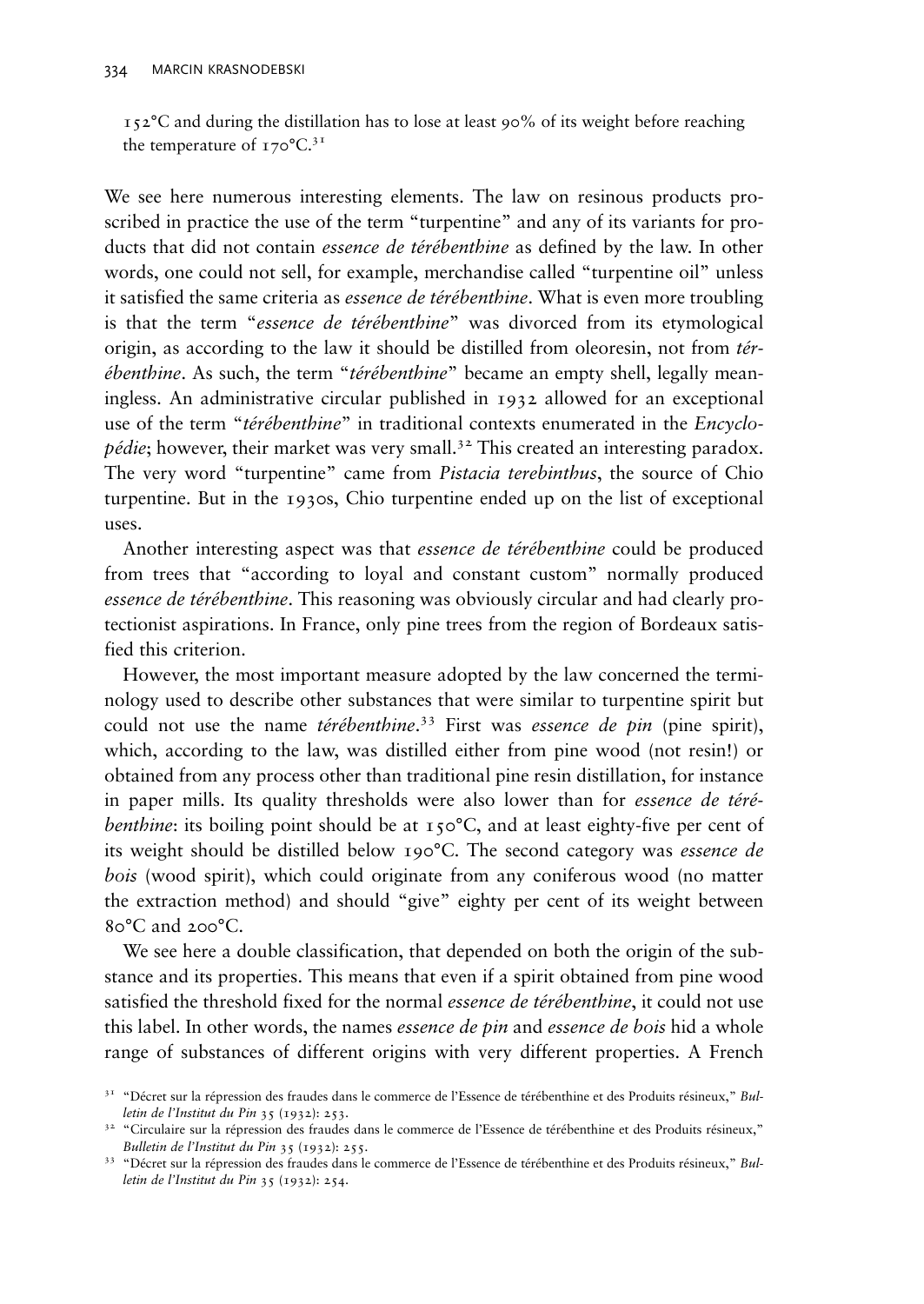customer, when faced with a choice between essence de térébenthine and essence de pin, was inclined to choose the first one, since the law guaranteed its quality, but in theory the latter might have had exactly the same properties. This arrangement is not surprising once we realize that France produced essence de térébenthine almost exclusively. When a foreign high-quality product of wood origin was sold on the French market, it had to use the label that made it indistinguishable from lowquality products.

The entire regulation was based on the supposedly neutral scientific expertise of the Pine Institute, which was considered the largest resin research centre in Europe. However, on the other side of the Atlantic Ocean, chemists working for the naval stores industry built a nomenclature considerably different from the one elaborated by their French counterparts, and one that also recurred to science.

#### Turpentine definitions in the United States

In the United States the first standards for turpentine were issued in 1915 by the American Society for Testing Materials (ASTM).<sup>34</sup> They were later revised in 1924, 1926, and 1934. While ASTM standards were voluntary, a different compulsory regime was established by the Naval Stores Act of 1923, guaranteeing minimum quality thresholds and proper labels on products.<sup>35</sup> Both regimes were based on the work on turpentine done in the naval stores laboratory of the Bureau of Chemistry in the United States Department of Agriculture (USDA). The American standards made a distinction between four types of turpentine. The first category, gum spirits of turpentine, corresponded to the French *essence de téré*benthine. According to the Naval Stores Act, this substance came from the distillation of resins extracted from living pines. Whereas in France the most popular pine variety was maritime pine, in the United States longleaf pine and slash pine were the dominant species. Their resins gave a product with a very similar composition to the French essence de térébenthine and with almost exactly the same properties. Interestingly, gum spirits of turpentine is a traditional name to describe products of pine resin origin, contrary to those of wood origin. The word "gum" (in French "gemme") is used in this context as a synonym for "resin." However, the pine resins are not gums according to contemporary conceptualizations.36 In this sense, the expression "gum spirits" is quite anachronistic today. It shows once more, though, how convoluted and complex the terminology became.

Three other types of turpentine described by Americans are significantly different from what we saw in France. The second type was "steam-distilled wood turpentine," meaning "wood turpentine distilled with steam from resin within or extracted from the wood."<sup>37</sup> This kind of turpentine used pine wood, especially old resinous

<sup>&</sup>lt;sup>34</sup> Georges Brus and Pierre Legendre, Rapport sur la normalisation de l'essence de térébenthine, 20 May 1949, 10, Pine Institute Archives, box "Normalisation ISO," folder "Norme France."

<sup>&</sup>lt;sup>35</sup> F. P. Veitch, "The Federal Naval Stores Act," Industrial and Engineering Chemistry 16 (1924): 640–41.

<sup>&</sup>lt;sup>36</sup> Langenheim, Plant Resins, 24.

<sup>37</sup> Veitch, "The Federal Naval Stores Act," 640–41.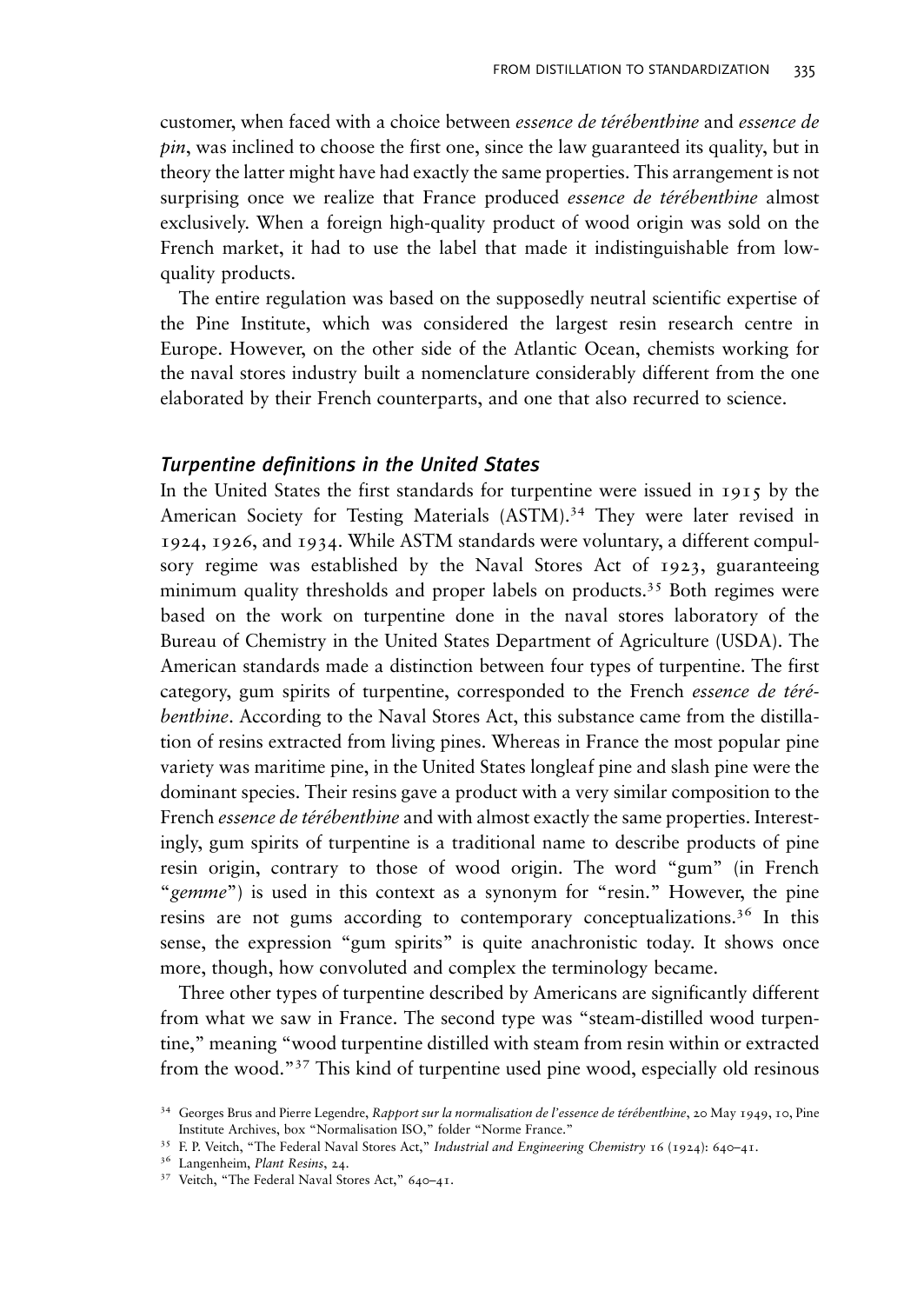|                                  | Gum spirits of<br>turpentine | Wood turpentine                  |                                  |                                  |
|----------------------------------|------------------------------|----------------------------------|----------------------------------|----------------------------------|
|                                  |                              | Steam-distilled                  | Sulphate                         | Destructively distilled          |
| Density 15.5°C (Min - Max)       | $0.860 - 0.875$              | $0.860 - 0.875$                  | $0.860 - 0.875$                  | 0.860-0.866                      |
| Refractive index at 20°C, D line | 1465-1478                    | 1465-1478                        | 1.465-1.478                      | 1463-1483                        |
| Boiling point (760.00 mm Hg)     | 150°C-160°C                  | $150^{\circ}$ C $-160^{\circ}$ C | $150^{\circ}$ C $-160^{\circ}$ C | $150^{\circ}$ C $-157^{\circ}$ C |
| Distilled below 170°C            | 90%                          | 90%                              | 90%                              | 60%                              |

TABLE 1 ASTM STANDARD D13–1934 ON TURPENTINE (EXTRACT)\*

\*A.S.T.M. Specifications Standard de l'Essence de Térébenthine, Pine Institute Archives, box "Normalisation ISO," folder "Norme France."

pine stumps, as a prime resource.<sup>38</sup> In France, the corresponding product was called essence de pin (pine spirit). The third category was "destructively distilled wood turpentine," which meant turpentines obtained in wood carbonization and similar processes. In France, its properties would qualify it as essence de bois (wood spirit). The final category was "sulphate wood turpentine," which was produced by the paper industry as a pulp production by-product. In France it also qualified as essence de pin because of its origin. Interestingly, the analysis of ASTM standards shows that properties of all these products were very close to each other (Table 1). Moreover, in the vast majority of practical applications, all these turpentines were interchangeable.

We see that the American approach was significantly different from the French one. The method of extraction was not without impact on the label, as wood turpentines could not be sold as gum spirits of turpentine, but in practice the requirements for both were identical. They were both "turpentines" having to satisfy the same constraints. Contrary to France, the United States produced all these types and was a major exporter. It had no protectionist aspirations but was interested in guaranteeing high quality on its own territory. On the other hand, the French *essences de* bois could be produced from other coniferous trees. In the US, pines were the only accepted source of turpentine.

Although at the beginning of the twentieth century France and the United States were the largest turpentine producers, controlling together about ninety per cent of the world's markets, we should also look at the definitions of some of the largest consumers, namely Germany and the UK. In Germany regulation was somewhat similar to that in France, although it was much simpler. The basic distinction was between

<sup>&</sup>lt;sup>38</sup> The obvious question is why the French remained so attached to their traditional productions. There are a few reasons. First, they used forest conservation methods involving constant reforestation. The Americans, on the contrary, exploited their natural forests using extremely destructive techniques and left behind vast wastelands covered with dead pine stumps. Resins accumulated inside them, and after a few years these stumps themselves became a source of "wood turpentine." Another reason is that the French regulations, because of their extremely restrictive vocabulary, discouraged the use of new technologies, such as extracting turpentine from paper pulp. One could not enter the turpentine market without producing traditional gum spirits turpentine.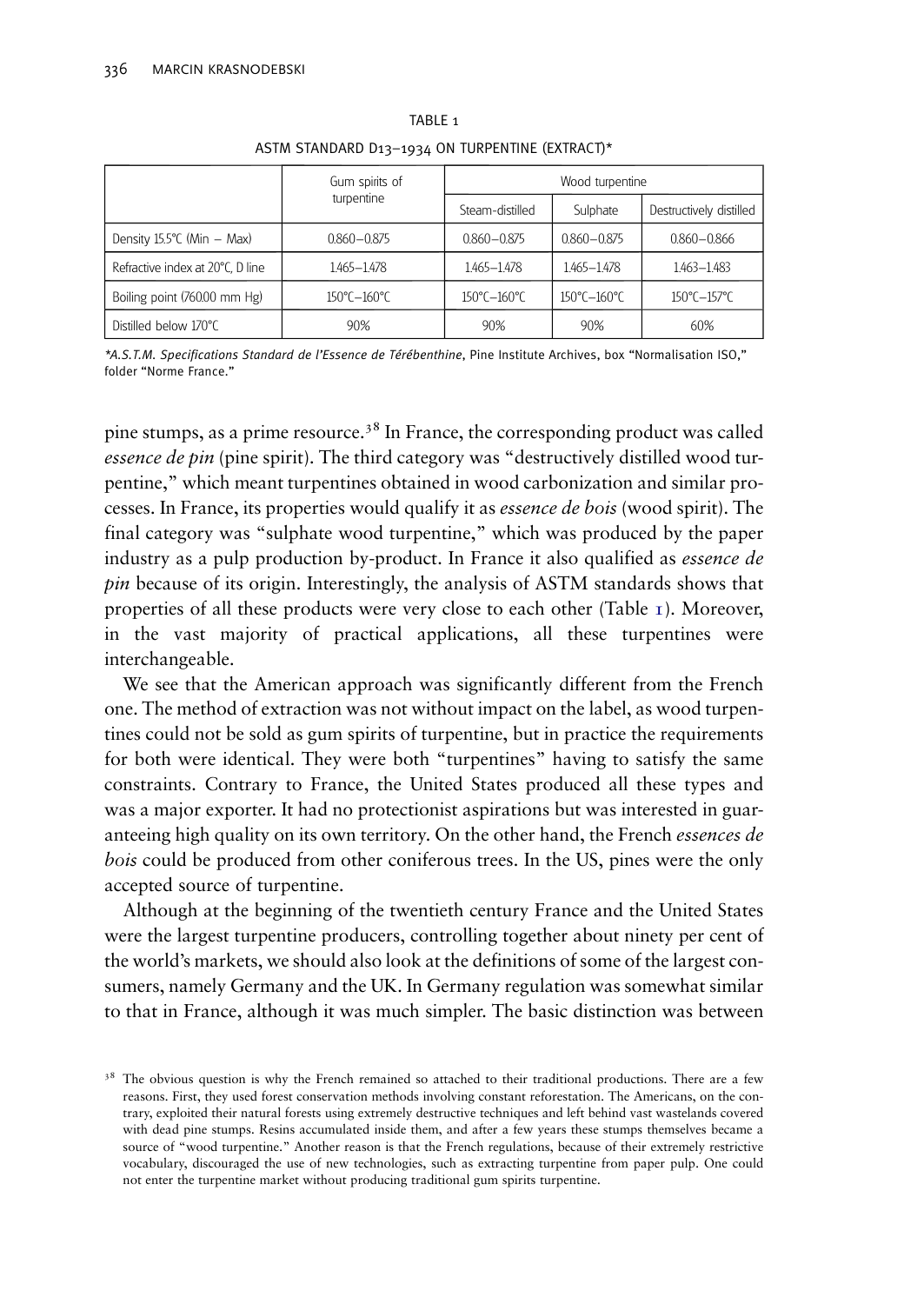|                          | France                                    | <b>United States</b>                               | United Kingdom                          | Germany                                                       |                            |
|--------------------------|-------------------------------------------|----------------------------------------------------|-----------------------------------------|---------------------------------------------------------------|----------------------------|
|                          | Law (1931).<br>Decree, Circular<br>(1932) | Naval Stores Act<br>(1923), ASTM D 13-34<br>(1934) | Type   B.S. 244<br>(1926)               | Type II B.S. 290 (1929)                                       | R.A.I. Blatt 848<br>(1927) |
| Density                  | $d_4^{\text{B}}$ : 0.860 (min)            | $d_{155}^{15.5}$ : 0.860 - 0.875                   | $d_{155}^{15.5}$ : 0.862-0.872          | $d_{15}^{15.5}$ : 0.859 - 0.875                               | $d_4^{20}$ : 0.859 - 0.875 |
| Boiling point            | Minimum 152°C                             | $150 - 160$ °C                                     | Maximum 1%<br>distilled below 150°<br>C | Maximum 1% distilled<br>below 150°C                           | $152 - 155^{\circ}$ C      |
| Distilled<br>below temp. | Minimum 90%<br>below 170°C                | Minimum 90% below<br>$170^{\circ}$ C               | Minimum 95%<br>below 170°C              | Minimum 70% below<br>170°C: min. 90% below<br>$180^{\circ}$ C | Minimum 90%<br>below 170°C |

TABLE 2 COMPARISON OF SOME PROPERTIES OF GUM SPIRITS OF TURPENTINE STANDARDS FROM 1949 (EXTRACTS)

Source: Adapted from Pine Institute Archives, box "Normalisation ISO". All the values are for the year 1949; they may have been revised multiple times after the first standardization attempt.

Balsamterpentinöl, corresponding to the French essence de térébenthine, and Holzterpentinöl, which can be translated as wood turpentine, similar to the French essence de pin, or essence de bois. Quality thresholds for gum spirits of turpentine were slightly higher than for the wood-based one in Germany. In the UK, there was a distinction between Type  $\bar{1}$  turpentine and Type  $\bar{2}$  turpentine. Type  $\bar{1}$  corresponded to the French *essence de térébenthine* but was of very high quality (density between 0.862 and 0.872, and at least ninety-five per cent of the weight should distill before reaching  $170^{\circ}$ C). Type 2 included all the gum spirits of turpentine of lower quality, as well as wood turpentine regardless of quality (Table  $2$ ).<sup>39</sup>

The standards defined many other properties, such as evaporation or polymerization residue, but for the sake of clarity of the argument, we will not dwell on details. The key point is that all these nations abandoned the *Encyclopédie'*s vocabulary and opted for industrial definitions limiting turpentine to pine products satisfying very clear specifications. In spite of divergences, the values produced by different countries were relatively close. This is not surprising, though, since both Germany and the UK imported turpentine from the United States. And yet, with all the similarities between national standards, the task of international standardization became much harder than anyone would have expected.

## International standardization of turpentine (1950–1976)

#### ISO meeting in Zurich and the French project

In the 1920s and 1930s the economic situation of the resin industry was far from satisfactory. A once thriving trade was struggling to survive. One way to stabilize

<sup>39</sup> Brus and Legendre, Rapport sur la normalisation de l'essence de térébenthine, 3.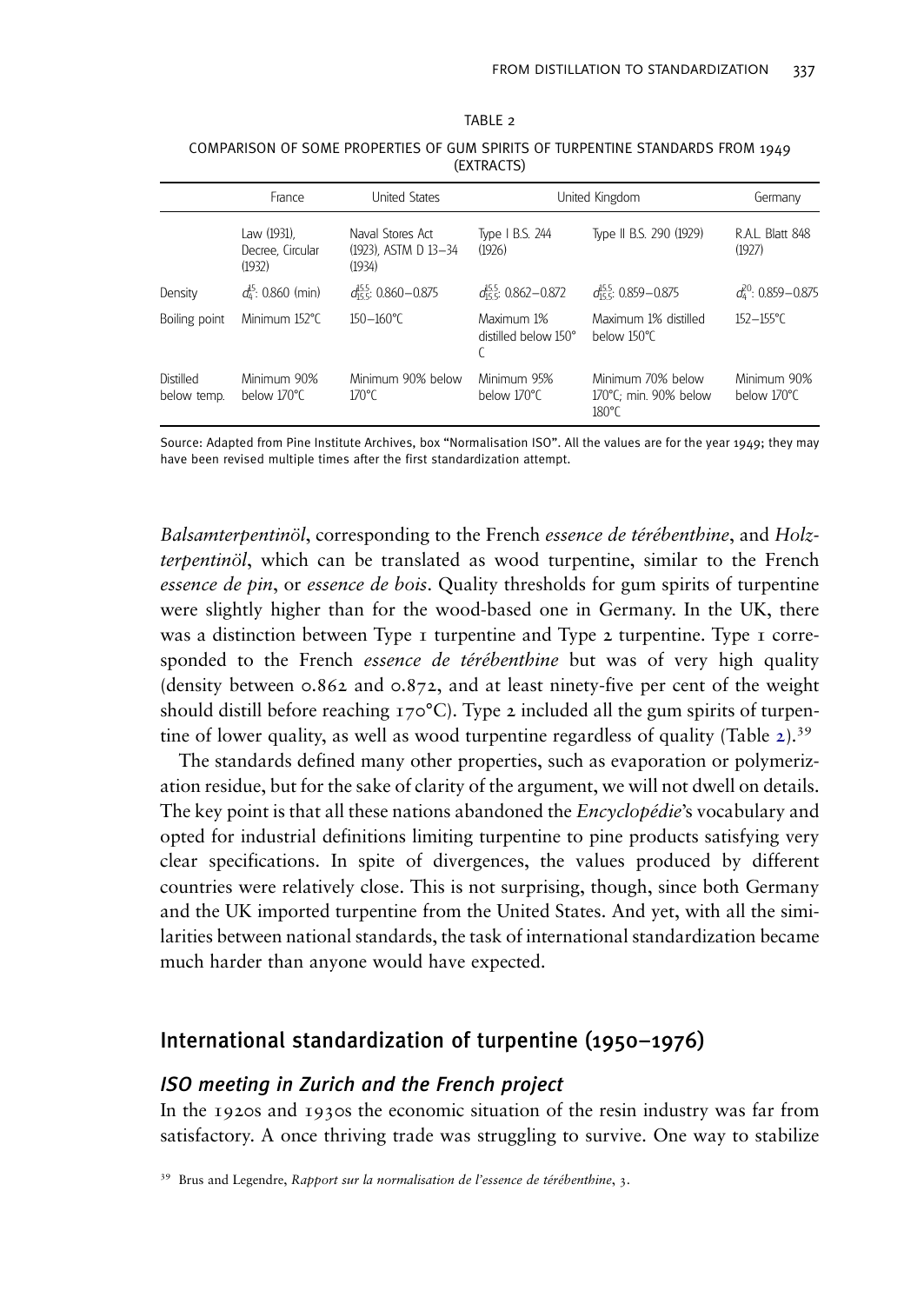prices was to secure market outlets abroad. The International Federation of the National Standardizing Associations (ISA) planned to standardize turpentine to facilitate international exchange as early as the 1930s. It asked the French standardization agency, AFNOR, to prepare a new international standard on turpentine in 1936.<sup>40</sup> ISA suspended its activities because of World War II, but AFNOR was aware of the act so that after the end of hostilities, the question of turpentine standardization would return. It invited Georges Brus, the director of the Pine Institute of Bordeaux and the dean of the local Faculty of Sciences, already known as one of the greatest specialists in the field of resin chemistry, to become involved in standardization work.41 After the war, the successor of ISA, the ISO, renewed its interest in turpentine, and Brus voluntarily agreed to participate in the international negotiations. He prepared a proposal for an ISO standard, and his suggestions were entirely incorporated by AFNOR into the new French national standard T33-001, published in 1950. This updated the French definition of essence de térébenthine and provided detailed regulation of the analytical methods necessary to control its properties.<sup>42</sup> That same year, AFNOR, the French national representative of ISO, invited Brus to an ISO meeting in Zurich to present the new project to the representatives of other countries. The work was done inside the ISO Technical Committee 35, specializing in paints and varnishes.

The meeting in Zurich was very fruitful for the French delegation. The minutes from the meeting clearly indicate that Brus was considered a world expert in the field of resin chemistry by other international participants.<sup>43</sup> The committee worked using an exhaustive report comparing turpentine standards all over the world prepared by Brus and Pierre Legendre, also from the Pine Institute.<sup>44</sup> The French explained that "this report is limited to the gum spirit of turpentine, which is the only one that has a right to have the name 'turpentine spirit' (essence de térébenthine) in France." Brus underlined that there cannot be confusion between genuine gum spirits of turpentine and wood spirits. Under his influence, the committee agreed that the gum spirit of turpentine should have a separate standard of its own, thus protecting it from abuses and other similar substances.

The French report recognized that some turpentines contain terpenes other than pinenes (e.g. limonene in Pinus pinea) and that some do not contain terpenes at all (Pinus sabiniana Douglas and Pinus Jeffreyi). These and other similar cases "are out of the scope of the definition of typical commercial spirits" according to the French delegates, and as a consequence cannot be regulated by the standard in question.<sup>45</sup> In other words, two independent definitions of turpentine were

 $40$  Brus and Legendre, Rapport sur la normalisation de l'essence de térébenthine, 3.

<sup>41</sup> Letter from Henri Rabaté to Georges Brus, 26 October 1944, Pine Institute Archives, box "Normalisation ISO," folder "Normalisation Essence de Térébenthine correspondance."

<sup>42</sup> Turpentine spirit standard proposition, Pine Institute Archives, box "Normalisation ISO," folder "Norme France."

<sup>43</sup> Draft Report of the Meetings of ISO/TC 35 held at Zurich, Switzerland on 26–29 June 1950, Pine Institute Archives, box "ISO," folder "Zurich."

<sup>44</sup> Brus and Legendre, Rapport sur la normalisation de l'essence de térébenthine.

<sup>45</sup> Brus and Legendre, Rapport sur la normalisation de l'essence de térébenthine, 5.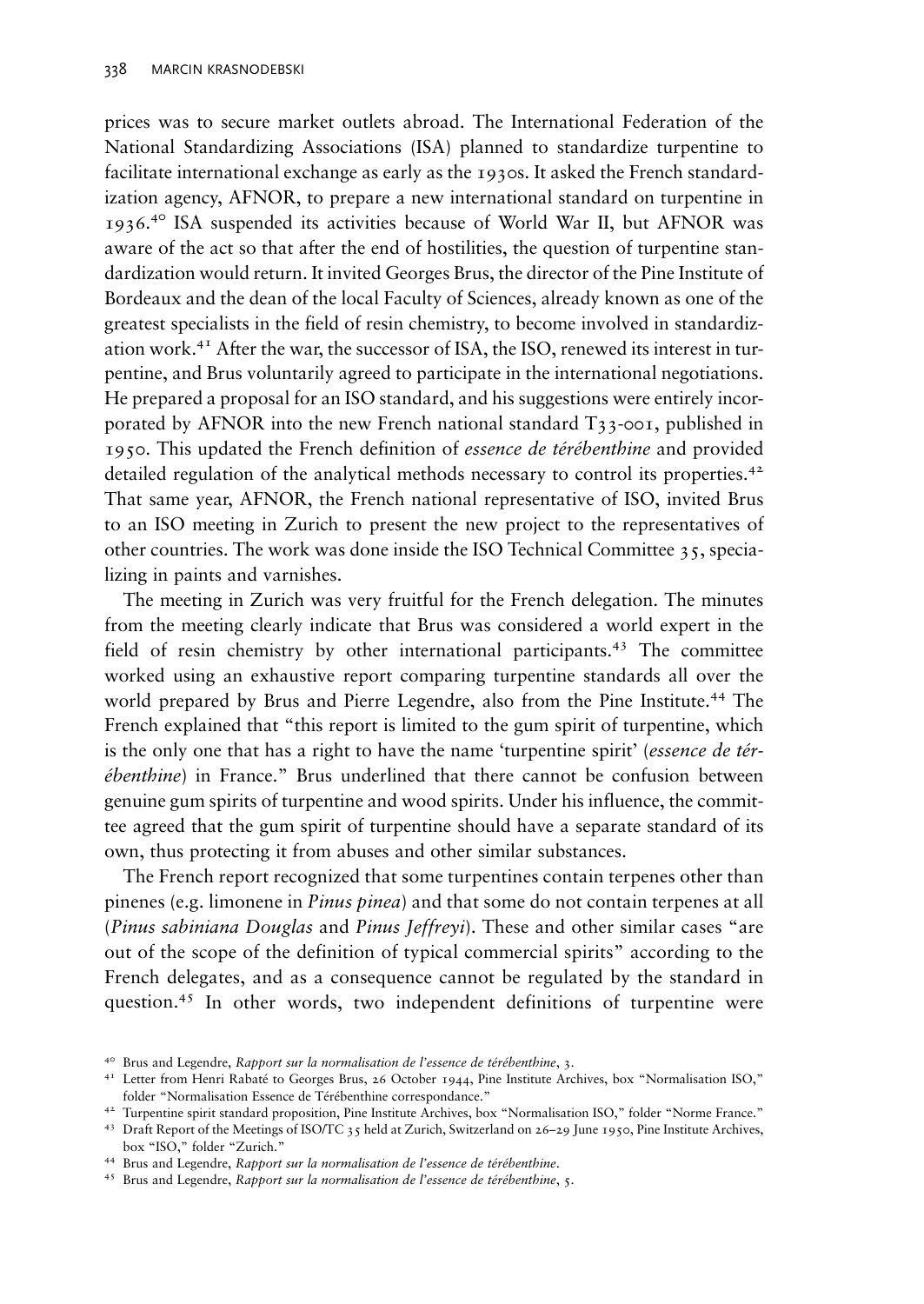possible: one that was broader, based on scientific consensus, including substances containing chemical compounds other than terpenes, and the other one that was narrower, following trade and industrial requirements. No such distinction was made in the French national regulations. This also shows a continuous tension between what constitutes a proper scientific definition and what a mere trade standard.

One could presume that the French delegation to ISO, after having recognized the arbitrariness of the proposed categories in its own report, would have been willing to accept more flexible trade definitions of turpentine. On the contrary, only a few paragraphs later, the French report proposed to abolish the use of the term "essence de térébenthine de bois" (wood spirits of turpentine). It was judged incorrect because, according to the French experts, *essence de térébenthine* came only and exclusively from the distillation of pine resin, not wood. For the same reason, the French delegation affirmed that the English term "gum spirits of turpentine" and the German Balsamterpentinöl constituted a pleonasm (just as the French essence de térébenthine de gemme would).<sup>46</sup> Brus explained that turpentine was always of "gum" origin and that using a double qualification might suggest there were other kinds of turpentine. In the conclusions of the report, the French appealed to American authorities to give up ambiguous terms such as "steam-distilled wood turpentine," "sulphate wood turpentine," and "destructively distilled wood turpentine," and to replace them with the French-inspired "steam-distilled pine spirit," "sulphate pine spirit," and "destructively distilled pine wood spirit," respectively. The French delegation also criticized the British regulation for making a distinction between Type 1 and Type 2 turpentines as illogical and as simultaneously too restrictive and too permissive. It was too permissive because Type 2 also included wood spirits, and too restrictive because Type 1 characteristics were applicable only to the purest and best distilled gum turpentines (still relatively rare on the French market).

#### The Hague meeting and the French defeat

The scope and audacity of the propositions of the French delegation may seem surprising if we recall that it was the United States that controlled the majority of production of the naval stores in the world. Indeed, the report was not welcomed by everyone. During a subsequent meeting at The Hague in 1953, the ISO Technical Committee 35 decided to return to the question of turpentine in spite of French protests: "Mr. Dionisi (France) asked if it was necessary to rediscuss the resolutions of the first meeting. The chairman observed that many new members are present now and it was decided that the resolutions of the Zurich meeting shall not be considered final."<sup>47</sup> Moreover, contrary to French objections, a new subcommittee was formed

<sup>46</sup> Document ISO/TC 35 (Franc – 2) 27, 10, Pine Institute Archives, box "ISO."

<sup>&</sup>lt;sup>47</sup> Report of the Meetings of ISO/TC 35 held at The Hague, Netherlands on  $11-15$  May 1953, Pine Institute Archives, box "ISO," folder "Haye."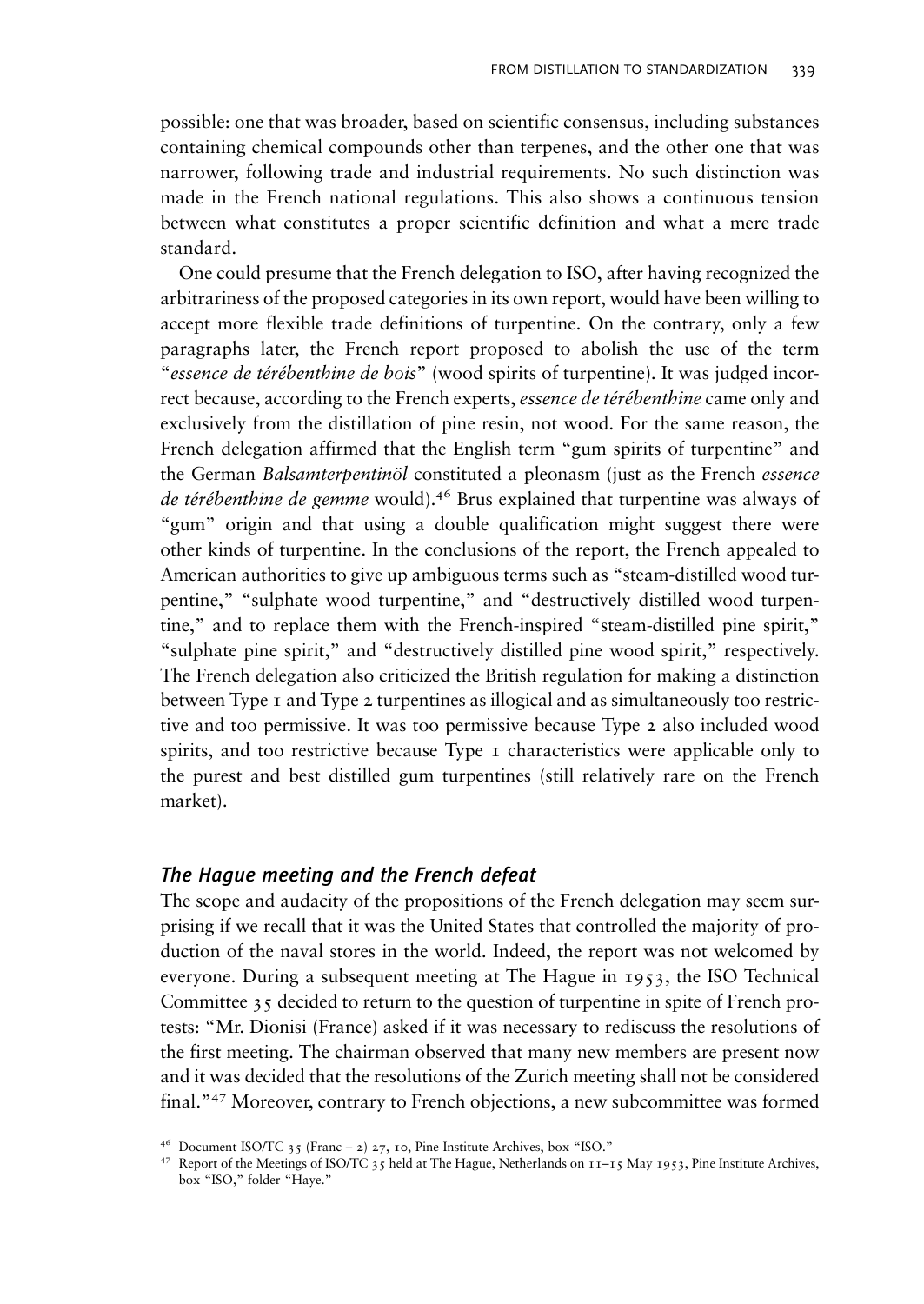to deal with standardization of wood turpentine. Even worse, many delegates suggested the possibility of merging two standards into one, dealing with all turpentines (of resin or wood origin). The possibility of establishing one common standard had already been conceived in 1951.<sup>48</sup> Georges Brus explained then to AFNOR that such a regulation would be unacceptable because it might "provoke confusion among customers" and "would require developing a new nomenclature for French products, similar to the one in the USA where the word 'turpentine' had much wider applications," a solution that was completely unacceptable because it would undermine the "objective" scientific definitions of the Pine Institute.

The problem with two standards concerned more than just nomenclature. For example, the Netherlands and Belgium opted for lowering the required lower limit of density of gum spirits of turpentine from 0.860 (the value proposed by Brus) to 0.855  $(d_4^{20})$ .<sup>49</sup> Brus rejected these demands, claiming that density was a prime factor in differentiating essence de térébenthine from essences de bois (wood turpentine). The Netherlands replied that the turpentine they had imported from Indonesia had a density of 0.857, and Belgium noted that low density was common for products imported from the Soviet Union. France disagreed with Belgium and responded that the Soviet Union itself required a density of 0.860. It also accused the Netherlands of bad will, doubting whether gum spirits from Indonesia were truly obtained from the distillation of pine resin. The Netherlands quickly responded that their turpentine came from Pinus merkusii from Sumatra, the density of which was simply lower than that of European and American pines.<sup>50</sup> The Dutch explained that in many parts of the world, "authentic turpentine spirits" had densities between  $0.855$  and  $0.856$ .<sup>51</sup>

We clearly see here one of the major limitations of the expertise of the French scientists. It was built upon samples coming from the pine forests close to Bordeaux; the Pine Institute was mostly unfamiliar with these more exotic turpentines, which were rarely sold on the European markets. On the other hand, the question arose as to what an "authentic turpentine spirit" was and how to define it. Some simply considered it impossible to establish any such universal standard for all types of turpentine. For example, the Austrian standardization organization Oesterreichischer Normenausschuss pushed to construct a separate set of standards for each geographical region in order to differentiate, for example, turpentine of Bordeaux and turpentine of Austria, but in the end the proposal was rejected.<sup>52</sup>

In 1955 the French delegation, represented by Brus, lost one more time. France was the only country that opposed the fusion of two standards, one concerning

<sup>48</sup> Letter of Georges Brus to AFNOR, 30 June 1951, Pine Institute Archives, box "ISO," folder "Zurich."

<sup>49</sup> Essence de térébenthine, Projet de Recommandation ISO n. 67, Pine Institute Archives, box "ISO," folder "Haye." <sup>50</sup> Letter of the Dutch normalization agency to AFNOR from 17 December 1953, Pine Institute Archives, box "ISO," folder "Haye."

<sup>&</sup>lt;sup>51</sup> Observations du Comité membre français sur les résultats de l'enquête à laquelle a été soumis le projet de recommandation ISO n. 67 : "essence de térébenthine," August 1956, Pine Institute Archives, box "ISO."

<sup>52</sup> Lettre de l'Oesterreichischer Normenausschuss to AFNOR, 10 March 1953, Pine Institute Archives, box "ISO," fichier "Haye 1953."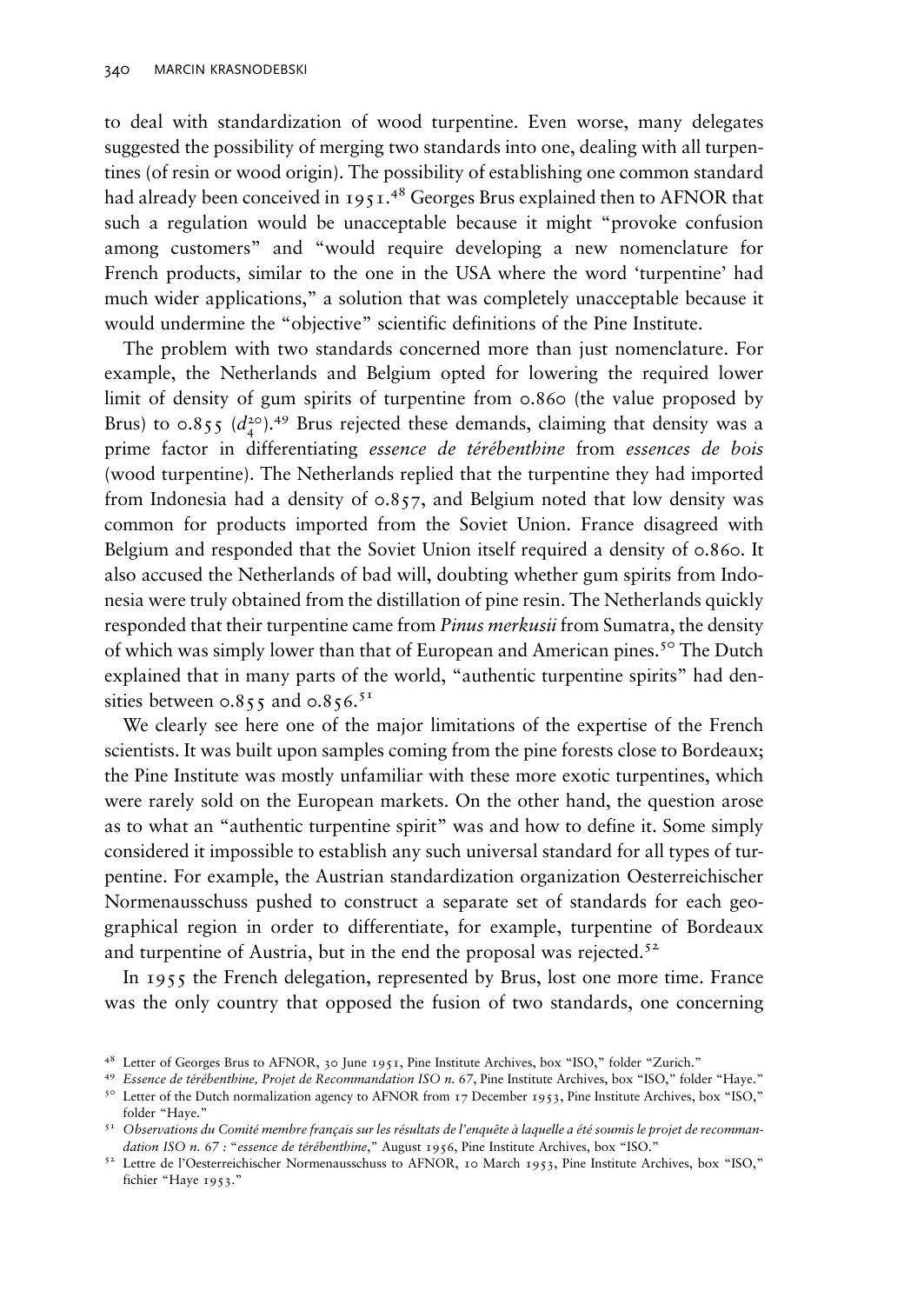essence de térébenthine and the other dealing with wood turpentine spirits. France tried to convince other committee members that "it is necessary … to have as many standards as different chemical products recognized as such, independently of all business and economic considerations. … Gum spirit of turpentine is a welldefined product and it is necessary to regulate it with one specific norm."<sup>53</sup> As we can see, when the situation grew difficult for the French delegation, the former ambiguous distinction between "trade" and "scientific" definitions was quickly forgotten. The standards were not supposed to guarantee minimum quality of a commercial product, but to reflect scientific reality. The choice whether to create one or two standards was meant to be based on scientific considerations; and since scientific expertise (of the Pine Institute) had confirmed that essence de térébenthine was a separate product, it had to be regulated on its own.

Paradoxically, the Dutch delegates criticized the French position in a 1955 letter to AFNOR also by appealing to science:

The working group is rather disappointed that the Secretariat of ISO/TC 35 [administrated by France] decided … to adopt a position that does not take into account contemporary scientific achievements. Studies of the working group clearly prove that different types of turpentines form a unique entity. Their characteristics are identical for practical applications. … The working group has the impression that AFNOR, instead of taking care of general interest, is prejudiced because France produces only gum spirits of turpentine … The French definition [of turpentine spirit] comes from the times when other processes of extraction were not known … when new processes are being developed, the language has to adapt.<sup>54</sup>

Finally, the Dutch representatives added:

The goal of ISO is to make things easier for chemists and trade agents. The new generation will not consider sufficient the historical fact that turpentine spirits had been once obtained from living pines, before other processes were invented, to justify publishing long specifications differing from one another only by a few numbers.

While the descriptive power of science was used by the French to justify a diversity of definitions, the Dutch appealed to the "converging," "transformative" force of scientific thought. Both delegations enlisted scientific rhetoric to their needs. It would probably be too far-fetched to claim that both of these positions reflect in reality some deeper cultural conditioning – that in France a more descriptive, positivistic tradition of science made it a "stabilizing" factor of post-revolutionary order, while in the Netherlands science was more practical and engineering-oriented, thus reinforcing its "dynamic" aspect. It is, however, clear that these two narratives were used in practice by the arguing parties and that personal affiliation might have also

<sup>53</sup> Observations du Comité Membre Français sur le projet de recommandation ISO n.364 "Essence de Térébenthine et Essences de térébenthine de bois," Document ISO/TC35 (Secrétariat-50) 82, Pine Institute Archives, box "ISO," folder "Haye."

<sup>54</sup> Letter of Dr Ing. W. Beissel from HCNN to AFNOR, sent in September 1955, Pine Institute Archives, box "ISO," folder "Haye."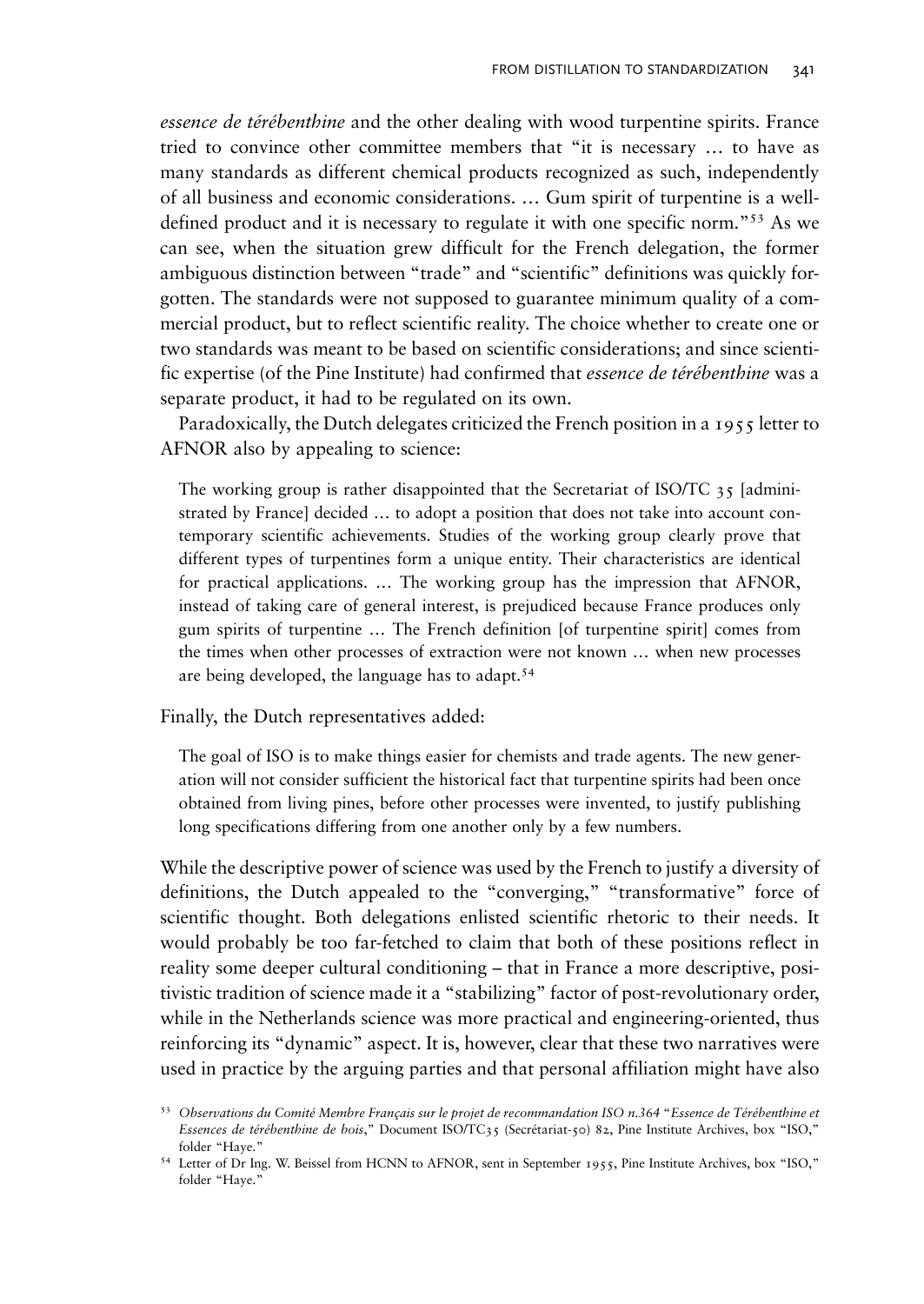played a role in constructing them. As a matter of fact, Brus, who represented France, was the head of faculty and a long-time scientist who contributed to numerous major discoveries concerning terpenes and pine resins, while his Dutch interlocutor, W. Biessel, was an engineer.

#### ISO standard 412 and after

In the following years, the Pine Institute continued to criticize the countries that opposed the French definition: "The determination of some countries, not producing essence de térébenthine or producing essence de bois, to maintain … the name turpentine for products that in reality try to replace it is a result of their own business interests tending to create confusion among customers."<sup>55</sup> The French position was entirely rejected, but AFNOR did not leave the committee and collaborated on the preparation of a unique standard on turpentine, thus greatly contributing with its expertise to the development of many precise technical details concerning the testing methodology. However, due to the French obstruction and because of the general change in business trends, the work on the standard slowed down and ceased to excite interest among the French delegates (the role of the resin industry in the local economy had become negligible by the end of the 1960s). That is why even though the first French draft of the standard was ready as early as 1953, the final standard, ISO 412, was only adopted twenty-three years later, in  $1976^{56}$  (Table [3\)](#page-18-0).

The final version regulated two types of turpentine, gum spirits of turpentine and wood turpentine, the latter being divided into three categories inspired by the American regulations (steam-distilled turpentine, destructively distilled turpentine, and sulphate turpentine). It also stipulated that the density of gum spirit of turpentine should not be lower than 0.855 (rejecting the French-proposed minimum of 0.860), thus making it indistinguishable from steam-distilled wood turpentine in this respect. As a consequence, the sole specification proper to gum turpentine spirit was one of the secondary properties, namely its polymerization residue that was slightly lower than for other turpentines. The only success of the French delegation was the possibility of conserving its traditional vocabulary in the French version of the standard, which meant that the term "essence de térébenthine" was clearly distinguished from "essence de bois" on the French market.

But this success was bitter. Already by 1968 Canada had revoked its own standards in this field because of a "lack of use,"<sup>57</sup> and many countries followed. More and more sophisticated fractionation methods allowed for obtaining not a mixture but precisely defined terpenes that could be consequently used in more

<sup>55</sup> Observations du Comité Membre Français sur le projet de recommandation ISO n.364 "Essence de Térébenthine et Essences de térébenthine de bois," Document ISO/TC35 (Secrétariat-50) 82, Pine Institute Archives, box "ISO," folder "Haye."

<sup>56</sup> ISO Norm 412, "Gum spirit of turpentine and wood turpentines," Pine Institute Archives, box "ISO."

<sup>57</sup> "Aenderungsvorschlaege zur "International Norm ISO 412 'Gum spirit of turpentine and wood turpentines'," an internal report of the German delegation DIN/geg/goh/002-5, 10 September 1980, Pine Institute Archives, box "ISO."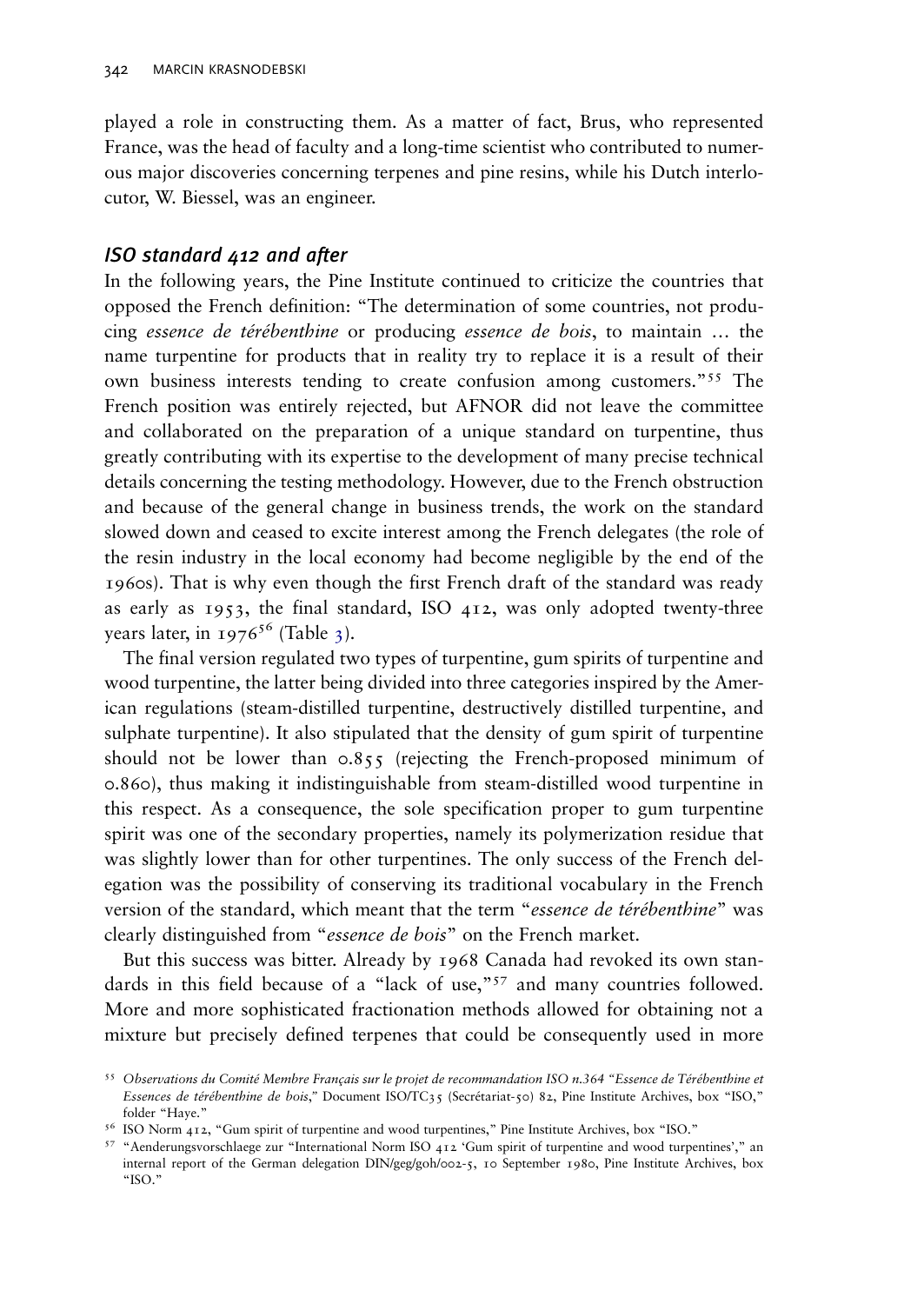<span id="page-18-0"></span>

|                        | Gum spirits of turpentine | Wood turpentine    |                    |                         |
|------------------------|---------------------------|--------------------|--------------------|-------------------------|
|                        |                           | Steam distilled    | Sulphate           | Destructively distilled |
| Density $d_4^{20}$     | $0.855$ to $0.870$        | $0.855$ to $0.870$ | $0.860$ to $0.870$ | $0.850$ to $0.865$      |
| Refractive index       | 1.465 to 1.478            | 1465 to 1478       | 1465 to 1478       | 1.463 to 1.483          |
| Distilled below 152°C  | 0%                        | 0%                 | 0%                 | 0%                      |
| Distilled below 170°C  | Min. 90%                  | Min. 90%           | Min. 90%           | Min. 60%                |
| Polymerization residue | Max. 12%                  | Max. 16%           | Max. 16%           | Max. 16%                |

TABLE 3 ISO STANDARD 412 (EXTRACT)

demanding industries. In 1987 in Budapest it was proposed to revoke the relatively young standard 412, and in 1990 it was withdrawn by almost unanimous vote.

## Conclusions

The history of standardization of turpentine shows in the first place that the process of constructing the vocabulary to describe commodities is a phenomenon that is by no means limited to the transition period towards modernity in the eighteenth and nineteenth centuries. On the contrary, it continued throughout the twentieth century. After all, Diderot's Encyclopédie, the pinnacle of the Enlightenment, ordered our knowledge about turpentines in a comprehensive way. And yet its definitions were almost completely abandoned and the terminological borders profoundly reshaped, not only because of subsequent scientific research, but mostly because the industrial vocabulary, limited to cheap pine resins, supplanted the first "scientific" attempts to define turpentine. Both the Pine Institute of Bordeaux and the USDA Bureau of Chemistry worked in service of the industry that used the name turpentine in a much more restrictive way than had the authors of the *Encyclopédie*. However, in spite of this general rejection of traditional categories, the researchers in France and the United States in the 1920s and 1930s constructed definitions that were contradictory. They seemed to reflect first and foremost national trade interests, playing a role as protectionist measures instead of corresponding to neutral knowledge. The process of negotiations surrounding turpentine continued after World War II. Turpentine became an object of multiple vigorous discussions by experts from all over the world struggling to find a common ground until the publication of the ISO standard 412 on turpentine in 1976.

This paper has traced the evolution of the conflict and the major sources of difficulties during the negotiations. Most importantly, it has shown that the definition of complex substances, such as turpentine, is a process that is never fully completed. We continue to define turpentine as long as its definition is of use for industrial purposes, but with the evolution of the industry and the development of new technologies, these definitions can change or simply become redundant. That is what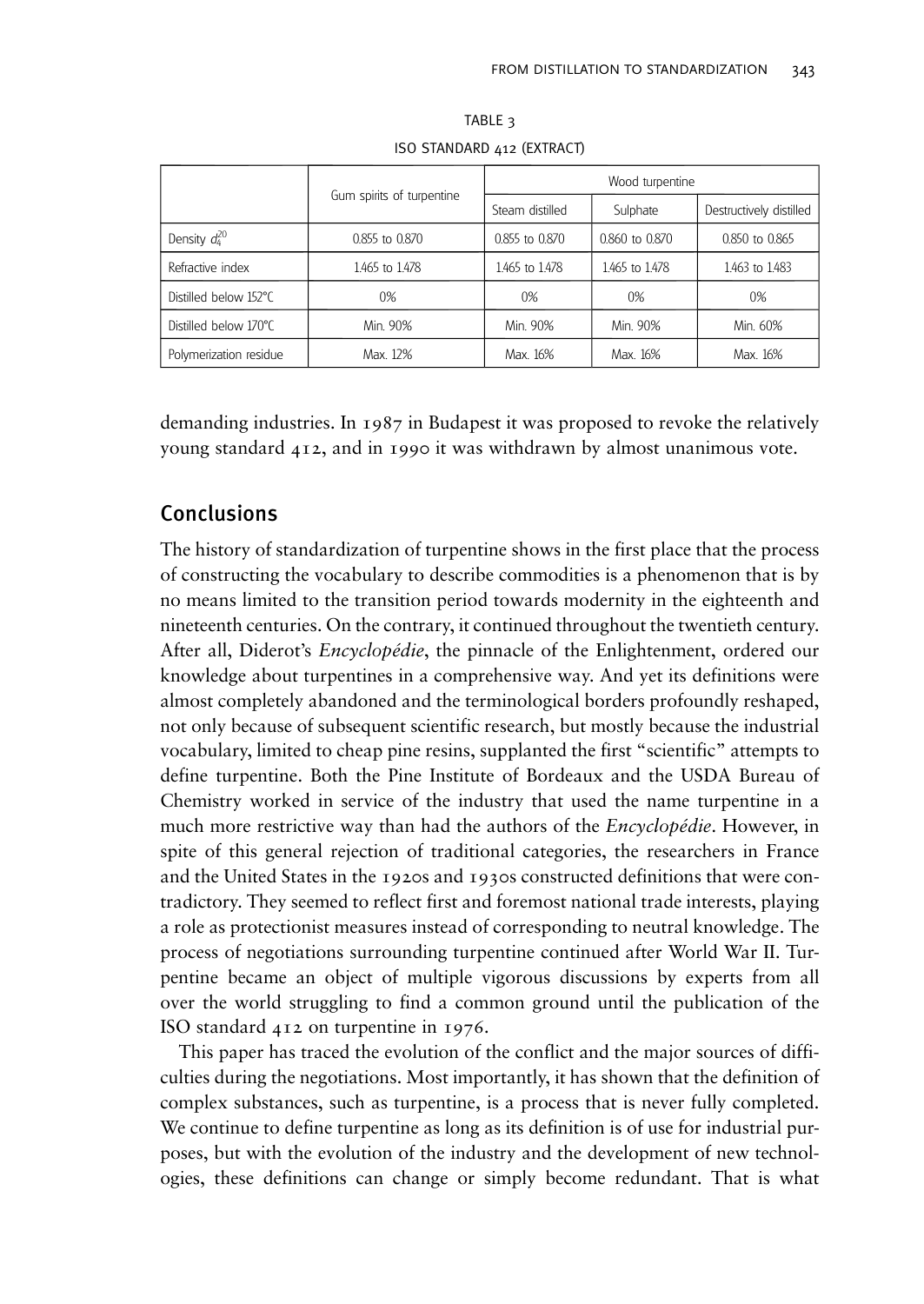happened in the 1980s and the 1990s, when turpentine standards were abolished because of lack of use. The contemporary definitions of the substance, based more on a past trade consensus than on actual scientific scholarship, are fragile at best. There is no one single proper meaning of turpentine today, scientific and trade definitions intermingling one with another.

However, the process can be reversed. As explained by Jean Langenheim, a scientific category of resins lost its pertinence by the end of 1940s when chemists slowly realized that tree secretions can radically differ from each other in terms of physical and chemical properties. And yet, Langenheim reconstructed this category as empirically useful by referring to "soft" sciences, such as ethnobotany.<sup>58</sup> Resins are inevitably linked with their economic and cultural context. In this sense, turpentine can still be a practical concept as long as we think about it inside the industrial environment throughout history. It is a category that does not belong entirely to the realms of science or of industry, but rather to the history of these two fields of human activity.

This brings us to another conclusion of this paper. Objects with stable meanings in given economic, cultural, or environmental contexts can be renegotiated when the context itself changes. Defining oil, resin, or turpentine always involves a certain degree of arbitrariness. Scientists simply cannot give full-fledged "objective" definitions of these kinds of complex substances, because their basic understanding is shaped by extra-scientific factors. That is why standardization organizations and similar institutions play a crucial role in dealing with these ambiguities, especially when a variety of languages is involved. Contemporary specialists in linguistics and standardization, such as Hans Teichmann, explain that "natural and uncontrolled evolution of technical terms can no longer be relied on to ensure unambiguity and efficiency in use of language."<sup>59</sup> This means that the evolution of terminology should be directed through the activity of competent organizations, such as standardization committees, that have sufficient resources to gather different stakeholders and build a consensus.

When it comes to scientific standards, this perspective seems counterintuitive. Leaving aside philosophical debates, scientific definitions, in a traditional sense, are not supposed to constitute a consensus of different stakeholders but to reflect reality. As we have seen, that is how French scientists defended their own trade standards, claiming that essence de térébenthine and essence de bois are simply two different chemical products and that this is a sufficient reason to produce two independent regulations. But at the same time we clearly see that science did not have the final word in the negotiation process, at least not in a straightforward sense. The French specifications from 1931 did not radically differ from the ones in ISO standard 412 of 1976. The change was not brought about by scientific research that

<sup>&</sup>lt;sup>58</sup> Langenheim, Plant Resins.

<sup>59</sup> Hans Teichmann, "International Standardization of Technical and Scientific Terminology," Homo Oeconomicus 27 (2011): 527–41, on 531.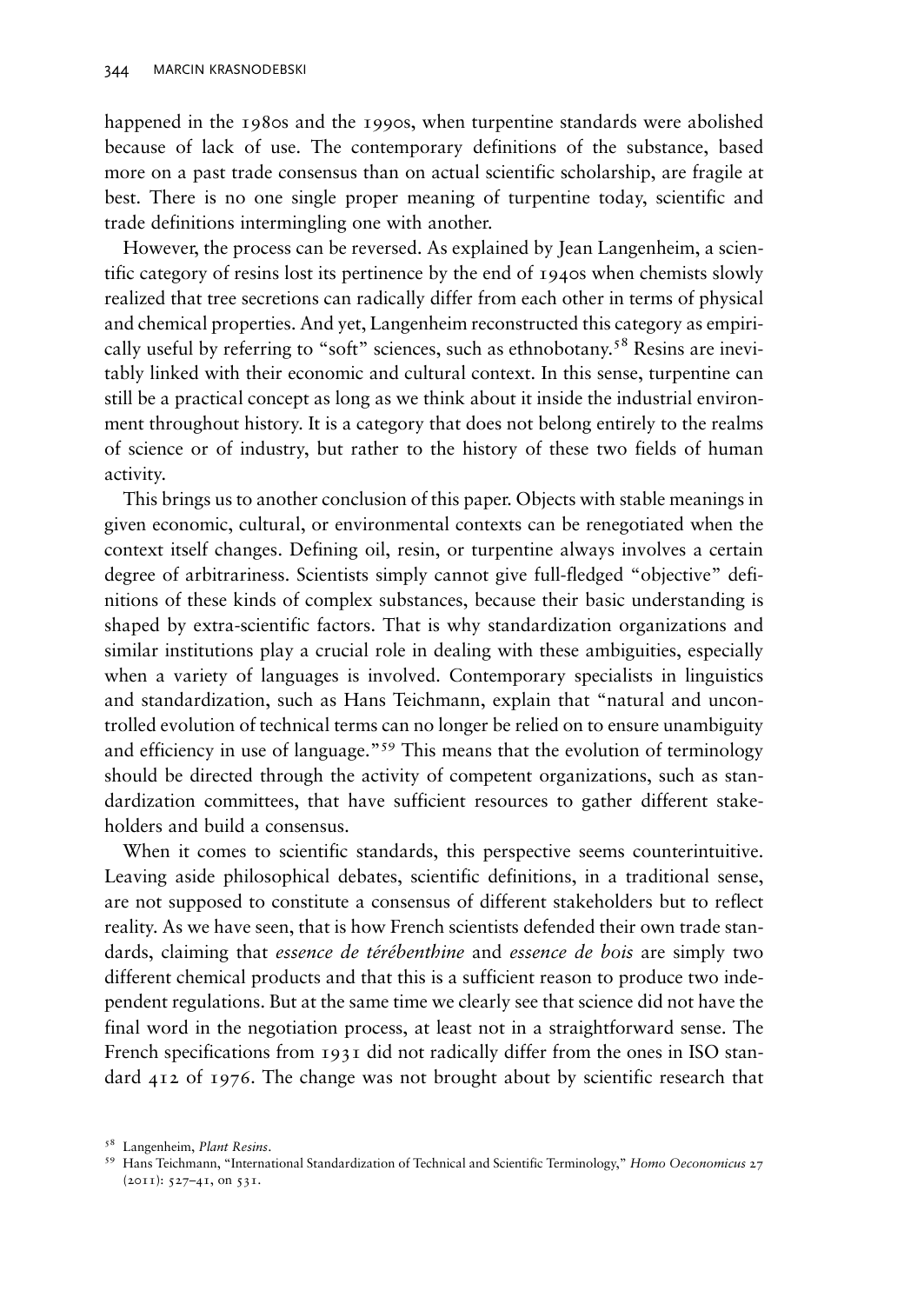allowed for the molecularization of the industry (even though the molecularization might be to blame for the standard's disappearance in 1990). What evolved was the general perception of turpentine, as the American approach, privileging practical applications, became prevalent. It was the industrial and economic context that changed, in the same way as it had changed in the nineteenth century, when pine resins had been popularized, overriding the *Encyclopédie's* categories. The industry designed the nomenclatural "moulds" that were later filled with scientific knowledge. Today, the "mould-shaping" procedure is formalized with the standardization committees that constantly rework the vocabulary in use.<sup>60</sup> Scientists are but one of many groups of actors in the process.

I want to suggest one final conclusion of this paper. While on its own, this study inscribes itself into a larger reflection on the notion of historical ontology,  $61$  it also indicates that this kind of reflection is not purely speculative and confined to academia. It is a serious issue especially when negotiating international standards. We have seen that Americans are major producers of turpentines, supplying European markets for almost a century, and they have succeeded in enforcing not their standards as such but the underlying scientific thought on which the standards were constructed. France, being self-sufficient and intellectually autonomous, was not obliged to follow this logic. If the French had been the only turpentine producers, their differentiation between essence de térébenthine and essence de bois might have passed smoothly into the world of standards. But France did not succeed because its industry, although huge, became less and less significant on the global level after World War II.<sup>62</sup>

The way we build seemingly neutral standards may have tremendous economic consequences. In a good-will effort to ensure a consensus, stakeholders might be tempted to appeal to science as a common ground for standardization. The problem, of course, is that science itself is not always free of bias. Having in mind the research gap in some fields between different countries, certain actors may profit from their privileged position by rejecting competing scientific mindsets that may impact standardization. Only a careful historical analysis of scientific definitions will allow us to discern how science has supported both conflict and compromise in the setting of standards. In this sense, historians and philosophers are as important as scientific experts in the process of constructing standards for complex substances whose meaning is contingent on social factors.

<sup>&</sup>lt;sup>60</sup> Similar questions were asked by Sheila Jasanoff in her studies on the notion of objectivity in regulatory science. In regulatory science, there are also political agendas that set the framework inside of which scientists have to operate, undermining their intellectual autonomy. See Sheila Jasanoff, "The Practices of Objectivity in Regulatory Science," in Social Knowledge in the Making, ed. Charles Camic, Neil Gross and Michèle Lamont (Chicago: University of Chicago Press, 2011), 307-35.

<sup>&</sup>lt;sup>61</sup> Ian Hacking, *Historical Ontology* (Cambridge, MA: Harvard University Press, 2004).

<sup>62</sup> Roger Bentejac, Historique de l'Institut du Pin et de ses activités dans le domaine de la chimie (1996), 8, Pine Institute Archives.